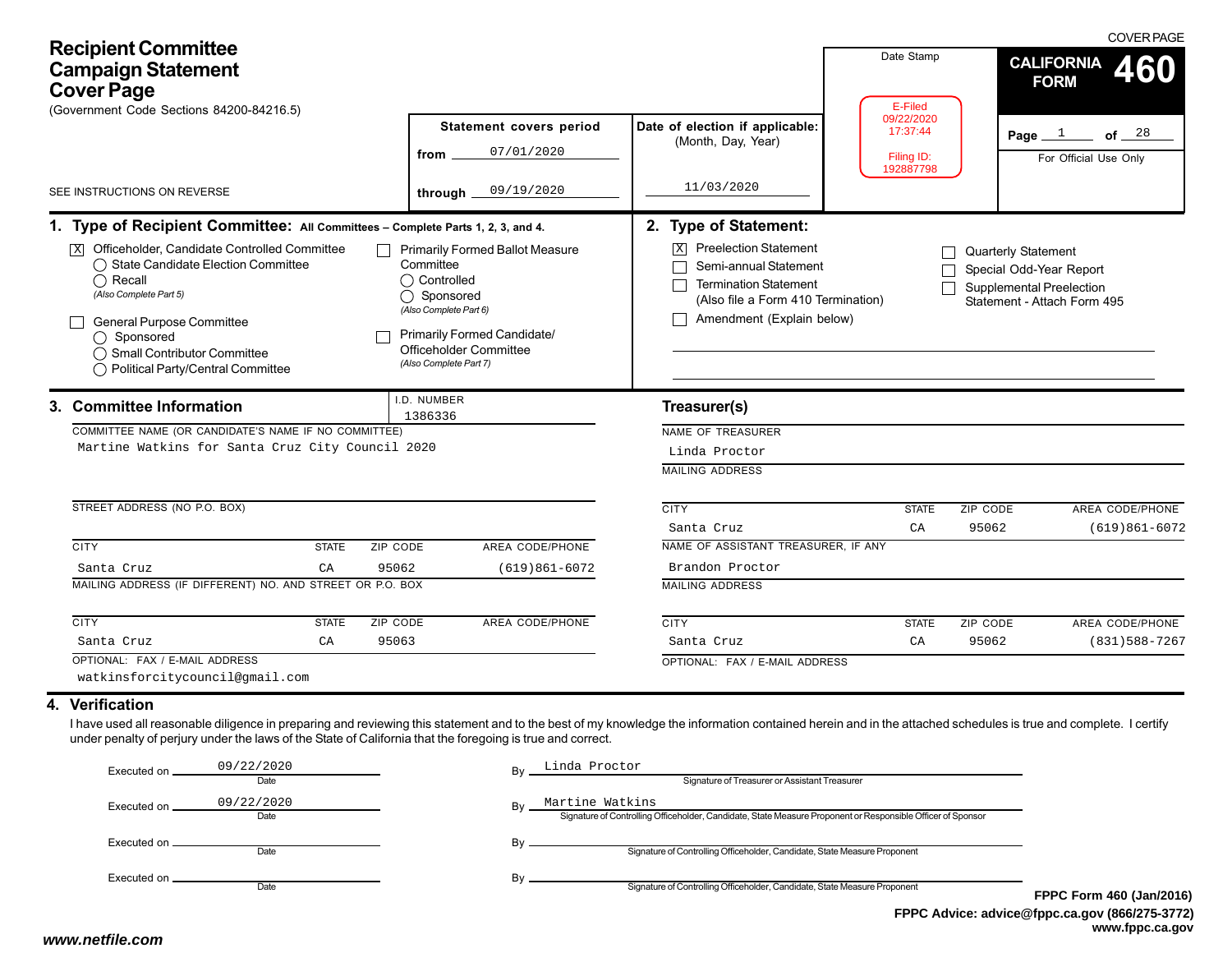## **Recipient Committee Campaign Statement Cover Page — Part 2**

### **5. Officeholder or Candidate Controlled Committee**

| NAME OF OFFICEHOLDER OR CANDIDATE                                          |              |       |
|----------------------------------------------------------------------------|--------------|-------|
| Martine Watkins                                                            |              |       |
| OFFICE SOUGHT OR HELD (INCLUDE LOCATION AND DISTRICT NUMBER IF APPLICABLE) |              |       |
| City Council Member: City of Santa Cruz                                    |              |       |
| RESIDENTIAL/BUSINESS ADDRESS (NO. AND STREET)<br><b>CITY</b>               | <b>STATE</b> | ZIP   |
| Santa Cruz                                                                 | CA           | 95062 |

**Related Committees Not Included in this Statement:** *List any committees not included in this statement that are controlled by you or are primarily formed to receive contributions or make expenditures on behalf of your candidacy.*

| <b>COMMITTEE NAME</b>    |                              |          | I.D. NUMBER |                       |
|--------------------------|------------------------------|----------|-------------|-----------------------|
|                          |                              |          |             |                       |
| <b>NAME OF TREASURER</b> |                              |          |             | CONTROLLED COMMITTEE? |
|                          |                              |          | <b>YES</b>  | <b>NO</b>             |
| <b>COMMITTEE ADDRESS</b> | STREET ADDRESS (NO P.O. BOX) |          |             |                       |
|                          |                              |          |             |                       |
| <b>CITY</b>              | <b>STATE</b>                 | ZIP CODE |             | AREA CODE/PHONE       |
|                          |                              |          |             |                       |
| <b>COMMITTEE NAME</b>    |                              |          | I.D. NUMBER |                       |
|                          |                              |          |             |                       |
|                          |                              |          |             |                       |
| NAME OF TREASURER        |                              |          |             | CONTROLLED COMMITTEE? |
|                          |                              |          | <b>YES</b>  | NO.                   |
| <b>COMMITTEE ADDRESS</b> | STREET ADDRESS (NO P.O. BOX) |          |             |                       |
|                          |                              |          |             |                       |
| <b>CITY</b>              | <b>STATE</b>                 | ZIP CODE |             | AREA CODE/PHONE       |
|                          |                              |          |             |                       |

## **6. Primarily Formed Ballot Measure Committee**

NAME OF BALLOT MEASURE

| BALLOT NO. OR LETTER | <b>JURISDICTION</b> | <b>SUPPORT</b><br><b>OPPOSE</b> |
|----------------------|---------------------|---------------------------------|
|----------------------|---------------------|---------------------------------|

**Identify the controlling officeholder, candidate, or state measure proponent, if any.**

NAME OF OFFICEHOLDER, CANDIDATE, OR PROPONENT

| OFFICE SOUGHT OR HELD | I DISTRICT NO. IF ANY |
|-----------------------|-----------------------|
|                       |                       |

#### **7. Primarily Formed Candidate/Officeholder Committee** *List names of officeholder(s) or candidate(s) for which this committee is primarily formed.*

| NAME OF OFFICEHOLDER OR CANDIDATE | OFFICE SOUGHT OR HELD | <b>SUPPORT</b><br><b>OPPOSE</b> |
|-----------------------------------|-----------------------|---------------------------------|
| NAME OF OFFICEHOLDER OR CANDIDATE | OFFICE SOUGHT OR HELD | <b>SUPPORT</b><br><b>OPPOSE</b> |
| NAME OF OFFICEHOLDER OR CANDIDATE | OFFICE SOUGHT OR HELD | <b>SUPPORT</b><br><b>OPPOSE</b> |
| NAME OF OFFICEHOLDER OR CANDIDATE | OFFICE SOUGHT OR HELD | <b>SUPPORT</b><br><b>OPPOSE</b> |

*Attach continuation sheets if necessary*

COVER PAGE - PART 2

**460**

Page <u>2</u> of 28

**CALIFORNIA FORM**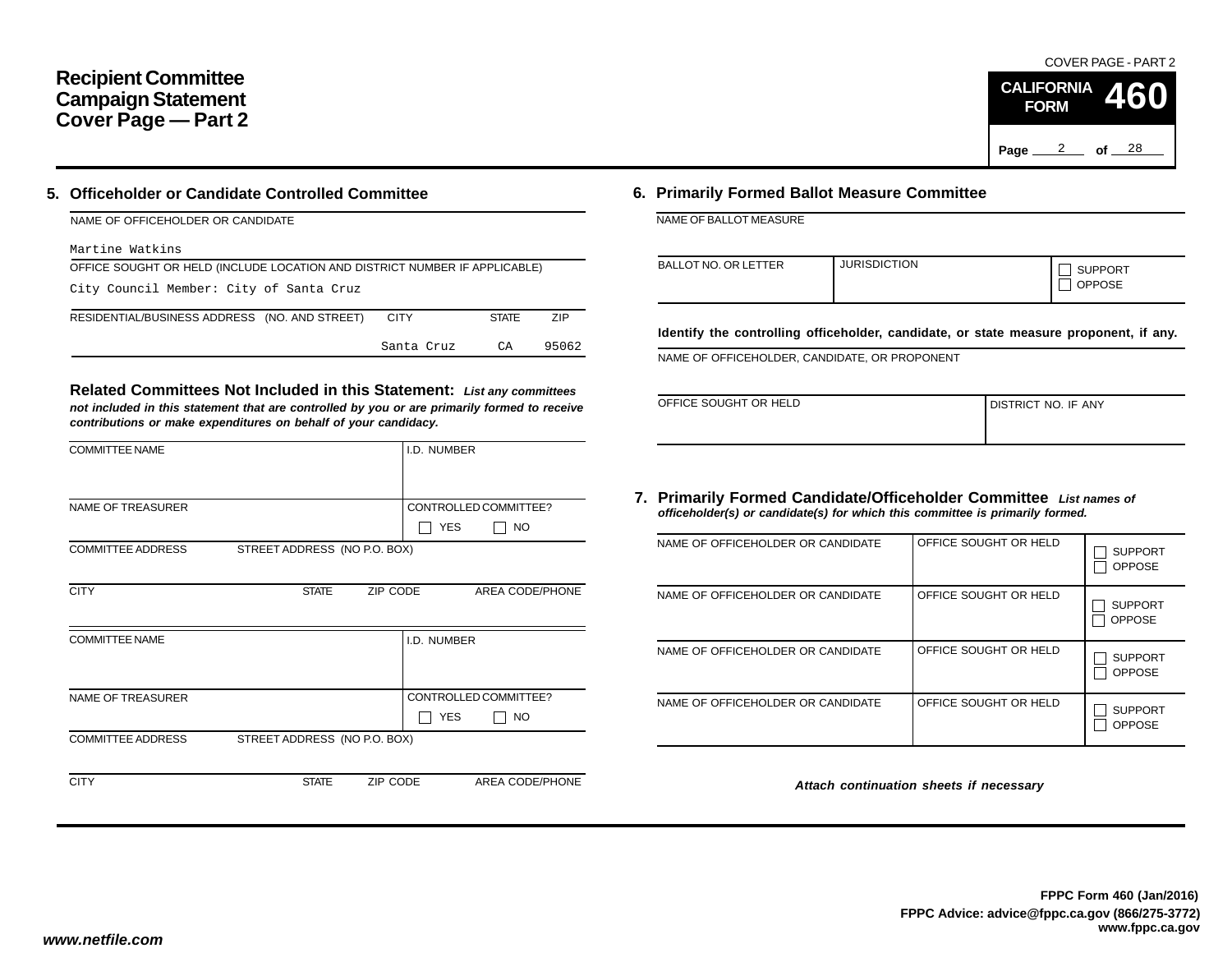| <b>Campaign Disclosure Statement</b><br><b>Summary Page</b>                     |      | Amounts may be rounded<br>to whole dollars.                |               |                                                                                        |                                  | <b>SUMMARY PAGE</b>                                             |                                                                                                                                                                                                                                                                                                                     |  |  |  |
|---------------------------------------------------------------------------------|------|------------------------------------------------------------|---------------|----------------------------------------------------------------------------------------|----------------------------------|-----------------------------------------------------------------|---------------------------------------------------------------------------------------------------------------------------------------------------------------------------------------------------------------------------------------------------------------------------------------------------------------------|--|--|--|
|                                                                                 |      |                                                            |               |                                                                                        |                                  | Statement covers period                                         | <b>CALIFORNIA</b><br>460                                                                                                                                                                                                                                                                                            |  |  |  |
|                                                                                 |      |                                                            |               |                                                                                        | from $\equiv$                    | 07/01/2020                                                      | <b>FORM</b>                                                                                                                                                                                                                                                                                                         |  |  |  |
| SEE INSTRUCTIONS ON REVERSE                                                     |      |                                                            |               |                                                                                        | through $\overline{\phantom{a}}$ | 09/19/2020                                                      | Page $3$ of $28$                                                                                                                                                                                                                                                                                                    |  |  |  |
| NAME OF FILER                                                                   |      |                                                            |               |                                                                                        |                                  |                                                                 | I.D. NUMBER                                                                                                                                                                                                                                                                                                         |  |  |  |
| Martine Watkins for Santa Cruz City Council 2020                                |      |                                                            |               |                                                                                        |                                  |                                                                 | 1386336                                                                                                                                                                                                                                                                                                             |  |  |  |
| <b>Contributions Received</b>                                                   |      | Column A<br>TOTAL THIS PERIOD<br>(FROM ATTACHED SCHEDULES) |               | <b>Column B</b><br><b>CALENDAR YEAR</b><br>TOTAL TO DATE                               |                                  | <b>General Elections</b>                                        | <b>Calendar Year Summary for Candidates</b><br>Running in Both the State Primary and                                                                                                                                                                                                                                |  |  |  |
|                                                                                 |      |                                                            | $\mathcal{L}$ |                                                                                        | 22,751.00                        |                                                                 |                                                                                                                                                                                                                                                                                                                     |  |  |  |
|                                                                                 |      | 0.00                                                       |               |                                                                                        | 0.00                             |                                                                 | $1/1$ through $6/30$<br>7/1 to Date                                                                                                                                                                                                                                                                                 |  |  |  |
|                                                                                 |      |                                                            |               | $\mathbf{\$}$                                                                          | 22,751.00                        | 20. Contributions<br>Received                                   | $\frac{1}{2}$ $\frac{1}{2}$ $\frac{1}{2}$ $\frac{1}{2}$ $\frac{1}{2}$ $\frac{1}{2}$ $\frac{1}{2}$ $\frac{1}{2}$ $\frac{1}{2}$ $\frac{1}{2}$ $\frac{1}{2}$ $\frac{1}{2}$ $\frac{1}{2}$ $\frac{1}{2}$ $\frac{1}{2}$ $\frac{1}{2}$ $\frac{1}{2}$ $\frac{1}{2}$ $\frac{1}{2}$ $\frac{1}{2}$ $\frac{1}{2}$ $\frac{1}{2}$ |  |  |  |
|                                                                                 |      | 0.00<br><b>Contract Contract Contract</b>                  |               |                                                                                        | 0.00                             | 21. Expenditures                                                |                                                                                                                                                                                                                                                                                                                     |  |  |  |
|                                                                                 |      |                                                            |               | $\mathbb{S}$                                                                           | 22,751.00                        | Made                                                            | $\frac{1}{2}$ $\frac{1}{2}$ $\frac{1}{2}$ $\frac{1}{2}$ $\frac{1}{2}$ $\frac{1}{2}$ $\frac{1}{2}$ $\frac{1}{2}$ $\frac{1}{2}$ $\frac{1}{2}$ $\frac{1}{2}$ $\frac{1}{2}$ $\frac{1}{2}$ $\frac{1}{2}$ $\frac{1}{2}$ $\frac{1}{2}$ $\frac{1}{2}$ $\frac{1}{2}$ $\frac{1}{2}$ $\frac{1}{2}$ $\frac{1}{2}$ $\frac{1}{2}$ |  |  |  |
| <b>Expenditures Made</b>                                                        |      |                                                            |               |                                                                                        |                                  | <b>Expenditure Limit Summary for State</b><br><b>Candidates</b> |                                                                                                                                                                                                                                                                                                                     |  |  |  |
|                                                                                 |      | 0.00                                                       |               |                                                                                        | 0.00                             |                                                                 |                                                                                                                                                                                                                                                                                                                     |  |  |  |
|                                                                                 |      |                                                            |               | \$ 8,772.13                                                                            |                                  |                                                                 | 22. Cumulative Expenditures Made*<br>(If Subject to Voluntary Expenditure Limit)                                                                                                                                                                                                                                    |  |  |  |
| 9. Accrued Expenses (Unpaid Bills)  Schedule F, Line 3                          |      | 0.00                                                       |               |                                                                                        | 0.00                             | Date of Election                                                | Total to Date                                                                                                                                                                                                                                                                                                       |  |  |  |
|                                                                                 |      | 0.00                                                       |               |                                                                                        | 0.00                             | (mm/dd/yy)                                                      |                                                                                                                                                                                                                                                                                                                     |  |  |  |
|                                                                                 |      |                                                            |               | 8,772.13                                                                               |                                  |                                                                 | $\frac{1}{2}$                                                                                                                                                                                                                                                                                                       |  |  |  |
| <b>Current Cash Statement</b>                                                   |      |                                                            |               |                                                                                        |                                  | $\frac{1}{2}$                                                   | $\sim$                                                                                                                                                                                                                                                                                                              |  |  |  |
|                                                                                 |      |                                                            |               | To calculate Column B, add                                                             |                                  |                                                                 |                                                                                                                                                                                                                                                                                                                     |  |  |  |
|                                                                                 |      | 22,749.00                                                  |               | amounts in Column A to the                                                             |                                  |                                                                 |                                                                                                                                                                                                                                                                                                                     |  |  |  |
|                                                                                 |      | 0.00                                                       |               | corresponding amounts<br>from Column B of your last                                    |                                  | reported in Column B.                                           | *Amounts in this section may be different from amounts                                                                                                                                                                                                                                                              |  |  |  |
|                                                                                 |      | 8,667.13                                                   |               | report. Some amounts in<br>Column A may be negative                                    |                                  |                                                                 |                                                                                                                                                                                                                                                                                                                     |  |  |  |
| 16. <b>ENDING CASH BALANCE</b> Add Lines 12 + 13 + 14, then subtract Line 15 \$ |      | 14,140.87                                                  |               | figures that should be                                                                 |                                  |                                                                 |                                                                                                                                                                                                                                                                                                                     |  |  |  |
| If this is a termination statement, Line 16 must be zero.                       |      |                                                            |               | subtracted from previous<br>period amounts. If this is                                 |                                  |                                                                 |                                                                                                                                                                                                                                                                                                                     |  |  |  |
|                                                                                 | S    | 0.00                                                       |               | the first report being filed<br>for this calendar year, only<br>carry over the amounts |                                  |                                                                 |                                                                                                                                                                                                                                                                                                                     |  |  |  |
| <b>Cash Equivalents and Outstanding Debts</b>                                   |      |                                                            |               | from Lines 2, 7, and 9 (if                                                             |                                  |                                                                 |                                                                                                                                                                                                                                                                                                                     |  |  |  |
|                                                                                 | - \$ | 0.00                                                       |               | any).                                                                                  |                                  |                                                                 |                                                                                                                                                                                                                                                                                                                     |  |  |  |
|                                                                                 | - \$ | 0.00                                                       |               |                                                                                        |                                  |                                                                 |                                                                                                                                                                                                                                                                                                                     |  |  |  |
|                                                                                 |      |                                                            |               |                                                                                        |                                  |                                                                 | <b>FPPC Form 460 (Jan/201)</b>                                                                                                                                                                                                                                                                                      |  |  |  |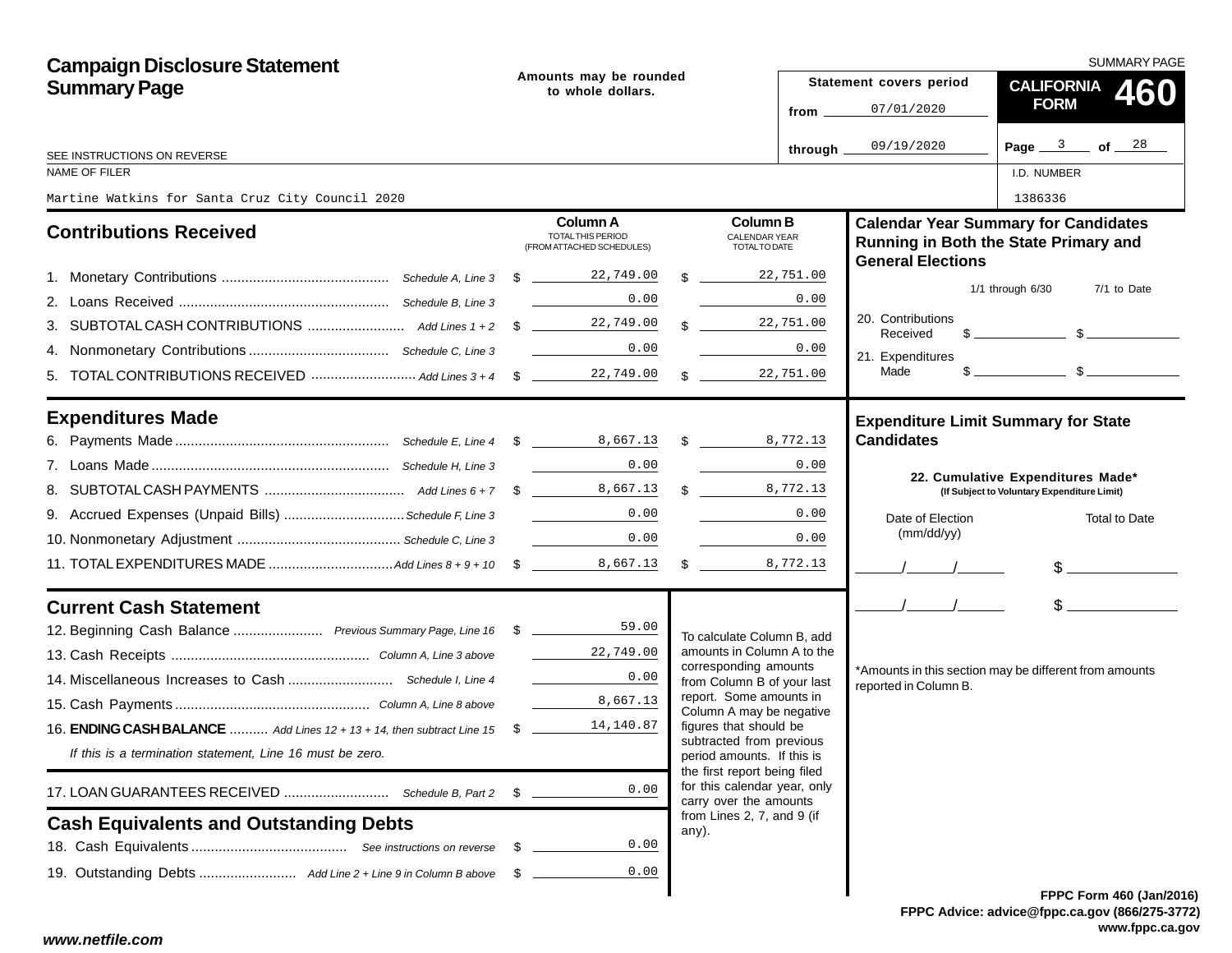**Schedule AMonetary Contributions Received Amounts may be rounded to whole dollars.**

SCHEDULE A

| <b>Monetary Contributions Received</b> |                                                                                                                                                   |                                                                    | Amounts may be rounded<br>to whole dollars.                                                                | Statement covers period<br>07/01/2020<br>from |                                                                         | <b>CALIFORNIA</b><br>460<br><b>FORM</b>                                  |                                          |  |  |
|----------------------------------------|---------------------------------------------------------------------------------------------------------------------------------------------------|--------------------------------------------------------------------|------------------------------------------------------------------------------------------------------------|-----------------------------------------------|-------------------------------------------------------------------------|--------------------------------------------------------------------------|------------------------------------------|--|--|
|                                        | SEE INSTRUCTIONS ON REVERSE                                                                                                                       |                                                                    |                                                                                                            | through 09/19/2020                            |                                                                         | Page $4$ of $28$                                                         |                                          |  |  |
| NAME OF FILER                          |                                                                                                                                                   |                                                                    |                                                                                                            |                                               |                                                                         | I.D. NUMBER                                                              |                                          |  |  |
|                                        | Martine Watkins for Santa Cruz City Council 2020                                                                                                  |                                                                    |                                                                                                            |                                               |                                                                         | 1386336                                                                  |                                          |  |  |
| <b>DATE</b><br><b>RECEIVED</b>         | FULL NAME, STREET ADDRESS AND ZIP CODE OF CONTRIBUTOR<br>(IF COMMITTEE, ALSO ENTER I.D. NUMBER)                                                   | <b>CONTRIBUTOR</b><br>CODE *                                       | IF AN INDIVIDUAL, ENTER<br><b>OCCUPATION AND EMPLOYER</b><br>(IF SELF-EMPLOYED, ENTER NAME<br>OF BUSINESS) | <b>AMOUNT</b><br>RECEIVED THIS<br>PERIOD      | <b>CUMULATIVE TO DATE</b><br><b>CALENDAR YEAR</b><br>(JAN. 1 - DEC. 31) |                                                                          | PER ELECTION<br>TO DATE<br>(IF REQUIRED) |  |  |
| 07/06/2020                             | Brad Brereton<br>Santa Cruz, CA 95060                                                                                                             | $X$ IND<br>$\Box$ COM<br>∏ОТН<br>$\Box$ PTY<br>$\square$ SCC       | attorney<br>Brereton Law Office                                                                            | 400.00                                        |                                                                         | 400.00 G2020                                                             | \$400.00                                 |  |  |
| 07/06/2020                             | Daniel Wacks<br>Campbell, CA 95008                                                                                                                | $X$ IND<br>$\Box$ COM<br>$\Box$ OTH<br>$\Box$ PTY<br>$\square$ SCC | CEO<br>State Flower                                                                                        | 400.00                                        |                                                                         | 400.00 G2020                                                             | \$400.00                                 |  |  |
| 07/07/2020                             | Rachel Dann<br>Santa Cruz, CA 95060                                                                                                               | $X$ IND<br>$\Box$ COM<br>∏отн<br>$\Box$ PTY<br>$\Box$ SCC          | supervisor's analyst<br>County of Santa Cruz                                                               | 200.00                                        |                                                                         | $200.00$ G2020                                                           | \$200.00                                 |  |  |
| 07/07/2020                             | Jago Macleod<br>Capitola, CA 95010                                                                                                                | $X$ IND<br>$\Box$ COM<br>$\Box$ OTH<br>$\Box$ PTY<br>$\square$ SCC | Pom Pom Projekt<br>self employed                                                                           | 200.00                                        |                                                                         | 200.00 G2020                                                             | \$200.00                                 |  |  |
| 07/07/2020                             | Laura Macleod<br>Capitola, CA 95010                                                                                                               | $X$ IND<br>$\Box$ COM<br>$\Box$ OTH<br>$\Box$ PTY<br>$\Box$ SCC    | business owner<br>Pom Pom Projekt                                                                          | 200.00                                        |                                                                         | 200.00 G2020                                                             | \$200.00                                 |  |  |
|                                        |                                                                                                                                                   |                                                                    | <b>SUBTOTAL \$</b>                                                                                         | 1,400.00                                      |                                                                         |                                                                          |                                          |  |  |
|                                        | <b>Schedule A Summary</b><br>1. Amount received this period – itemized monetary contributions.                                                    |                                                                    |                                                                                                            | 19,145.00                                     | *Contributor Codes<br>IND-Individual                                    | <b>COM-Recipient Committee</b><br>(other than PTY or SCC)                |                                          |  |  |
|                                        | 2. Amount received this period – unitemized monetary contributions of less than \$100 \$<br>3. Total monetary contributions received this period. |                                                                    |                                                                                                            | 3,604.00                                      | PTY - Political Party                                                   | OTH - Other (e.g., business entity)<br>SCC - Small Contributor Committee |                                          |  |  |
|                                        | (Add Lines 1 and 2. Enter here and on the Summary Page, Column A, Line 1.)  TOTAL \$                                                              |                                                                    |                                                                                                            | 22,749.00                                     |                                                                         |                                                                          |                                          |  |  |

## *www.netfile.com*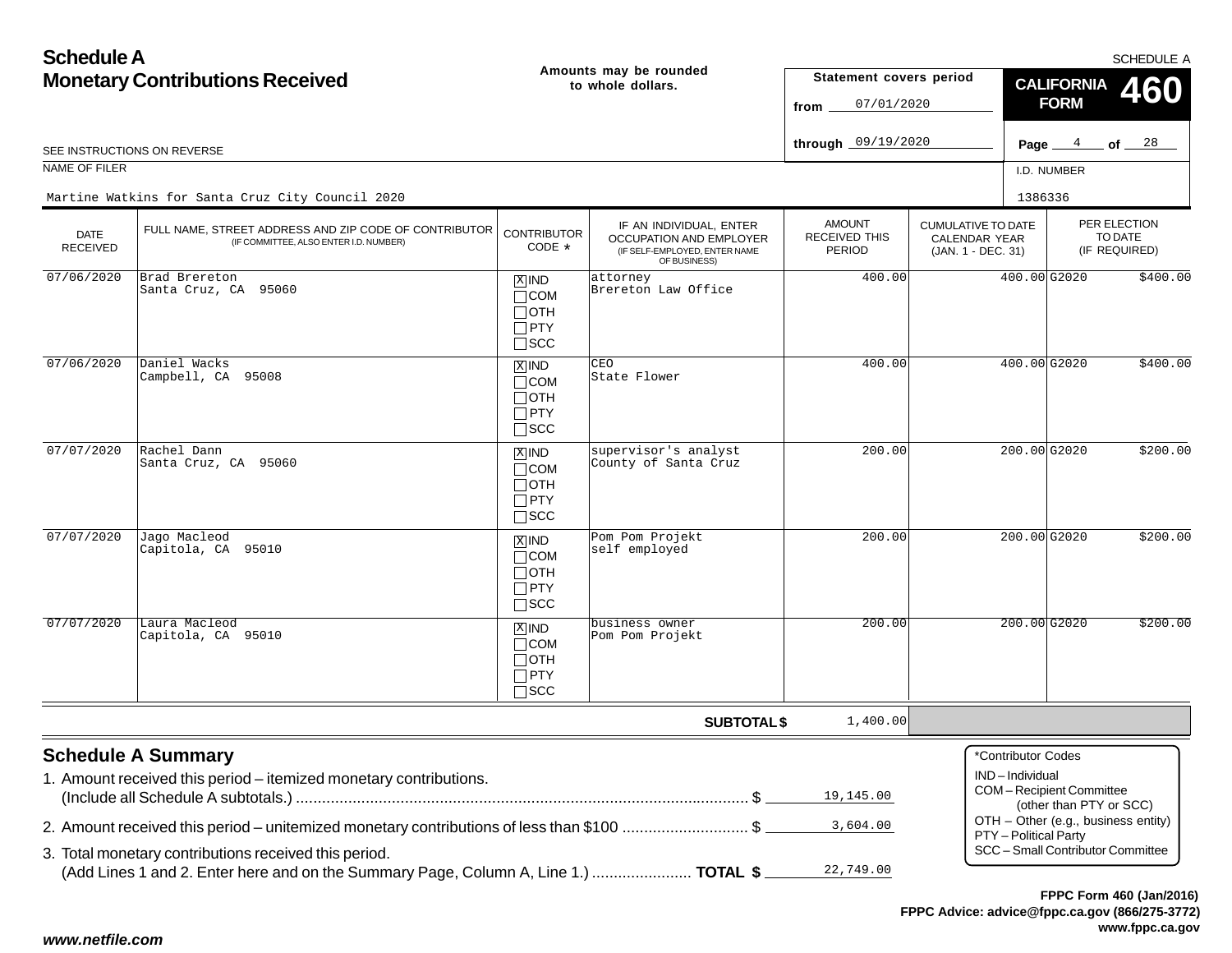| <b>Schedule A (Continuation Sheet)</b><br><b>Monetary Contributions Received</b><br>NAME OF FILER |                                                                                                                                                     | Amounts may be rounded<br>to whole dollars.                                       |                                                                                                     | <b>Statement covers period</b><br>07/01/2020<br>from<br>09/19/2020<br>through |                                                                         | SCHEDULE A (CONT.)<br><b>CALIFORNIA</b><br><b>460</b><br><b>FORM</b><br>Page $\frac{5}{2}$ of $\frac{28}{2}$<br>I.D. NUMBER |                                          |  |
|---------------------------------------------------------------------------------------------------|-----------------------------------------------------------------------------------------------------------------------------------------------------|-----------------------------------------------------------------------------------|-----------------------------------------------------------------------------------------------------|-------------------------------------------------------------------------------|-------------------------------------------------------------------------|-----------------------------------------------------------------------------------------------------------------------------|------------------------------------------|--|
| DATE<br><b>RECEIVED</b>                                                                           | Martine Watkins for Santa Cruz City Council 2020<br>FULL NAME, STREET ADDRESS AND ZIP CODE OF CONTRIBUTOR<br>(IF COMMITTEE, ALSO ENTER I.D. NUMBER) | <b>CONTRIBUTOR</b><br>CODE *                                                      | IF AN INDIVIDUAL, ENTER<br>OCCUPATION AND EMPLOYER<br>(IF SELF-EMPLOYED, ENTER NAME<br>OF BUSINESS) | <b>AMOUNT</b><br>RECEIVED THIS<br>PERIOD                                      | <b>CUMULATIVE TO DATE</b><br><b>CALENDAR YEAR</b><br>(JAN. 1 - DEC. 31) | 1386336                                                                                                                     | PER ELECTION<br>TO DATE<br>(IF REQUIRED) |  |
| 07/07/2020                                                                                        | Samantha Schacher<br>Denver, CO 80209                                                                                                               | $X$ IND<br>$\Box$ COM<br>$\Box$ OTH<br>$\Box$ PTY<br>$\square$ SCC                | TV host<br>Tegna                                                                                    | 100.00                                                                        |                                                                         | 100.00 G2020                                                                                                                | \$100.00                                 |  |
| 07/07/2020                                                                                        | Michael Smith<br>Oakland, CA 94611                                                                                                                  | $\boxed{\text{X}}$ IND<br>$\Box$ COM<br>$\Box$ OTH<br>$\Box$ PTY<br>$\square$ scc | retired<br>n/a                                                                                      | 100.00                                                                        |                                                                         | $100.00$ G2020                                                                                                              | \$100.00                                 |  |
| 07/08/2020                                                                                        | Steve Fuehrer<br>Santa Cruz, CA 95062                                                                                                               | $\overline{X}$ IND<br>$\Box$ COM<br>$\Box$ OTH<br>$\Box$ PTY<br>$\Box$ scc        | retired<br>n/a                                                                                      | 200.00                                                                        |                                                                         | $200.00$ G2020                                                                                                              | \$200.00                                 |  |
| 07/08/2020                                                                                        | Robert Orrizzi<br>Santa Cruz, CA 95062                                                                                                              | $\boxed{\text{X}}$ IND<br>$\Box$ COM<br>$\Box$ OTH<br>$\Box$ PTY<br>$\square$ scc | bookkeeper<br>self                                                                                  | 250.00                                                                        |                                                                         | 250.00 G2020                                                                                                                | \$250.00                                 |  |
| 07/08/2020                                                                                        | Casey Protti<br>Santa Cruz, CA 96050                                                                                                                | $X$ IND<br>$\Box$ COM<br>$\Box$ OTH<br>$\Box$ PTY<br>$\Box$ scc                   | owner<br>Bookshop SC                                                                                | 200.00                                                                        |                                                                         | $200.00$ G2020                                                                                                              | \$200.00                                 |  |
|                                                                                                   |                                                                                                                                                     |                                                                                   | <b>SUBTOTAL \$</b>                                                                                  | 850.00                                                                        |                                                                         |                                                                                                                             |                                          |  |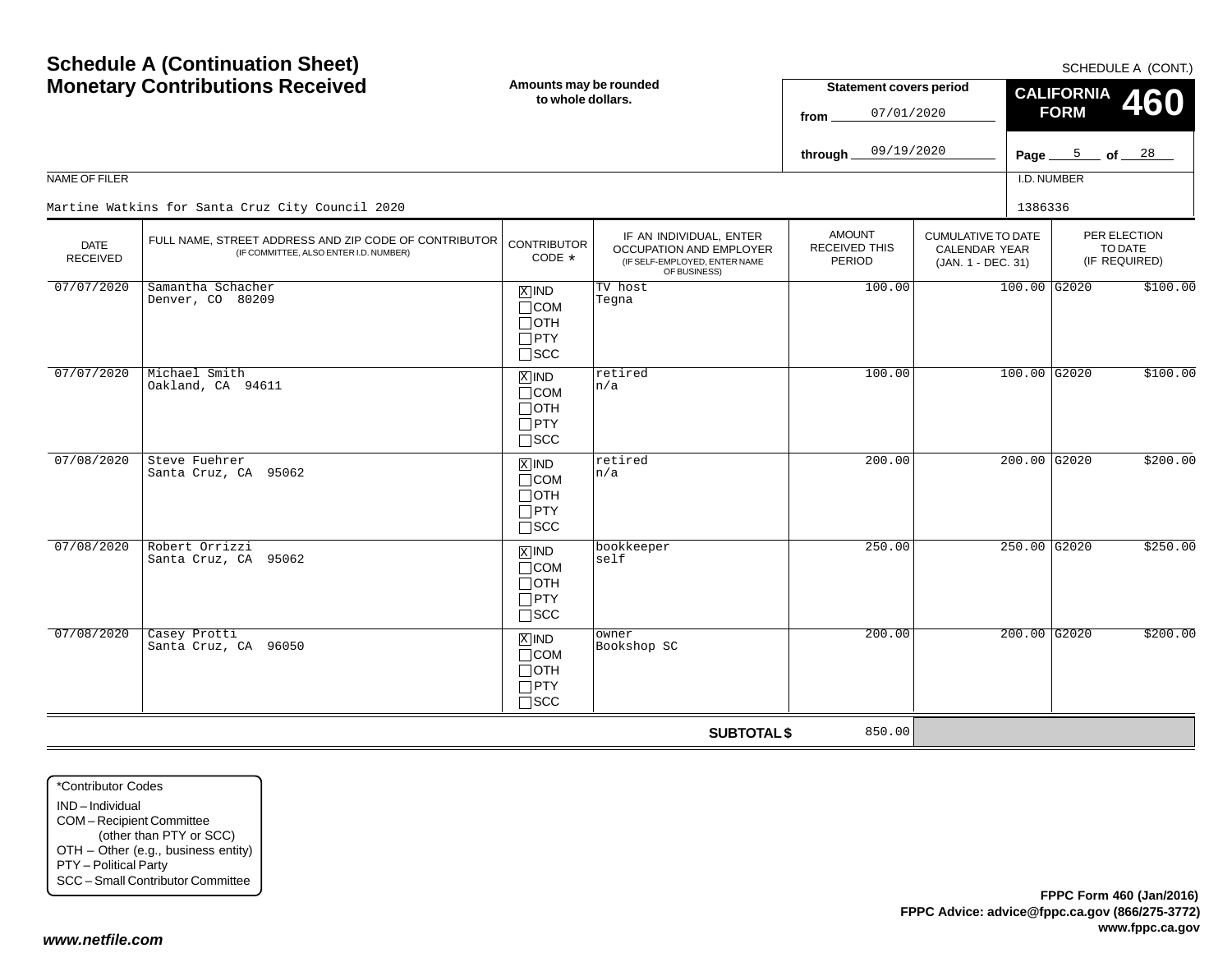| <b>Schedule A (Continuation Sheet)</b><br><b>Monetary Contributions Received</b><br>NAME OF FILER |                                                                                                 | Amounts may be rounded<br>to whole dollars.                                       |                                                                                                     | <b>Statement covers period</b><br>07/01/2020<br>from<br>09/19/2020<br>through |  |         | SCHEDULE A (CONT.)<br><b>CALIFORNIA</b><br>460<br><b>FORM</b><br>6 —<br>of <u>28</u><br>Page $\_$<br>I.D. NUMBER |                                                                         |  |                                          |
|---------------------------------------------------------------------------------------------------|-------------------------------------------------------------------------------------------------|-----------------------------------------------------------------------------------|-----------------------------------------------------------------------------------------------------|-------------------------------------------------------------------------------|--|---------|------------------------------------------------------------------------------------------------------------------|-------------------------------------------------------------------------|--|------------------------------------------|
|                                                                                                   | Martine Watkins for Santa Cruz City Council 2020                                                |                                                                                   |                                                                                                     |                                                                               |  | 1386336 |                                                                                                                  |                                                                         |  |                                          |
| <b>DATE</b><br><b>RECEIVED</b>                                                                    | FULL NAME, STREET ADDRESS AND ZIP CODE OF CONTRIBUTOR<br>(IF COMMITTEE, ALSO ENTER I.D. NUMBER) | <b>CONTRIBUTOR</b><br>CODE *                                                      | IF AN INDIVIDUAL, ENTER<br>OCCUPATION AND EMPLOYER<br>(IF SELF-EMPLOYED, ENTER NAME<br>OF BUSINESS) | <b>AMOUNT</b><br>RECEIVED THIS<br>PERIOD                                      |  |         |                                                                                                                  | <b>CUMULATIVE TO DATE</b><br><b>CALENDAR YEAR</b><br>(JAN. 1 - DEC. 31) |  | PER ELECTION<br>TO DATE<br>(IF REQUIRED) |
| 07/08/2020                                                                                        | Helene Rubin<br>Long Beach, NY 11561                                                            | $\overline{X}$ IND<br>$\Box$ COM<br>$\Box$ OTH<br>$\Box$ PTY<br>$\Box$ scc        | retired<br>n/a                                                                                      | 100.00                                                                        |  |         | $100.00$ G2020                                                                                                   | \$100.00                                                                |  |                                          |
| 07/08/2020                                                                                        | Jon Winston<br>Santa Cruz, CA 95060                                                             | $X$ IND<br>$\Box$ COM<br>$\Box$ OTH<br>$\Box$ PTY<br>$\square$ scc                | retired<br>n/a                                                                                      | 200.00                                                                        |  |         | 200.00 G2020                                                                                                     | \$200.00                                                                |  |                                          |
| 07/09/2020                                                                                        | Amanda Jackson Miller<br>Santa Cruz, CA 95065                                                   | $\overline{X}$ IND<br>$\Box$ COM<br>$\Box$ OTH<br>$\Box$ PTY<br>$\Box$ scc        | attorney<br>SC Superior Court                                                                       | 100.00                                                                        |  |         | 100.00 G2020                                                                                                     | \$100.00                                                                |  |                                          |
| 07/09/2020                                                                                        | Frederick Keeley<br>Santa Cruz, CA 95060                                                        | $\boxed{\text{X}}$ IND<br>$\Box$ COM<br>$\Box$ OTH<br>$\Box$ PTY<br>$\square$ scc | professor<br>Panetta Public Policy<br>Institute                                                     | 400.00                                                                        |  |         | $400.00$ G2020                                                                                                   | \$400.00                                                                |  |                                          |
| 07/09/2020                                                                                        | Grace McDonald<br>Surrey, Britsh Columbia, Canada,<br>V4A2B5                                    | $X$ IND<br>$\Box$ COM<br>$\Box$ OTH<br>$\Box$ PTY<br>$\Box$ SCC                   | counsellor<br>self employed                                                                         | 200.00                                                                        |  |         | $200.00$ G2020                                                                                                   | \$200.00                                                                |  |                                          |
|                                                                                                   |                                                                                                 |                                                                                   | <b>SUBTOTAL \$</b>                                                                                  | 1,000.00                                                                      |  |         |                                                                                                                  |                                                                         |  |                                          |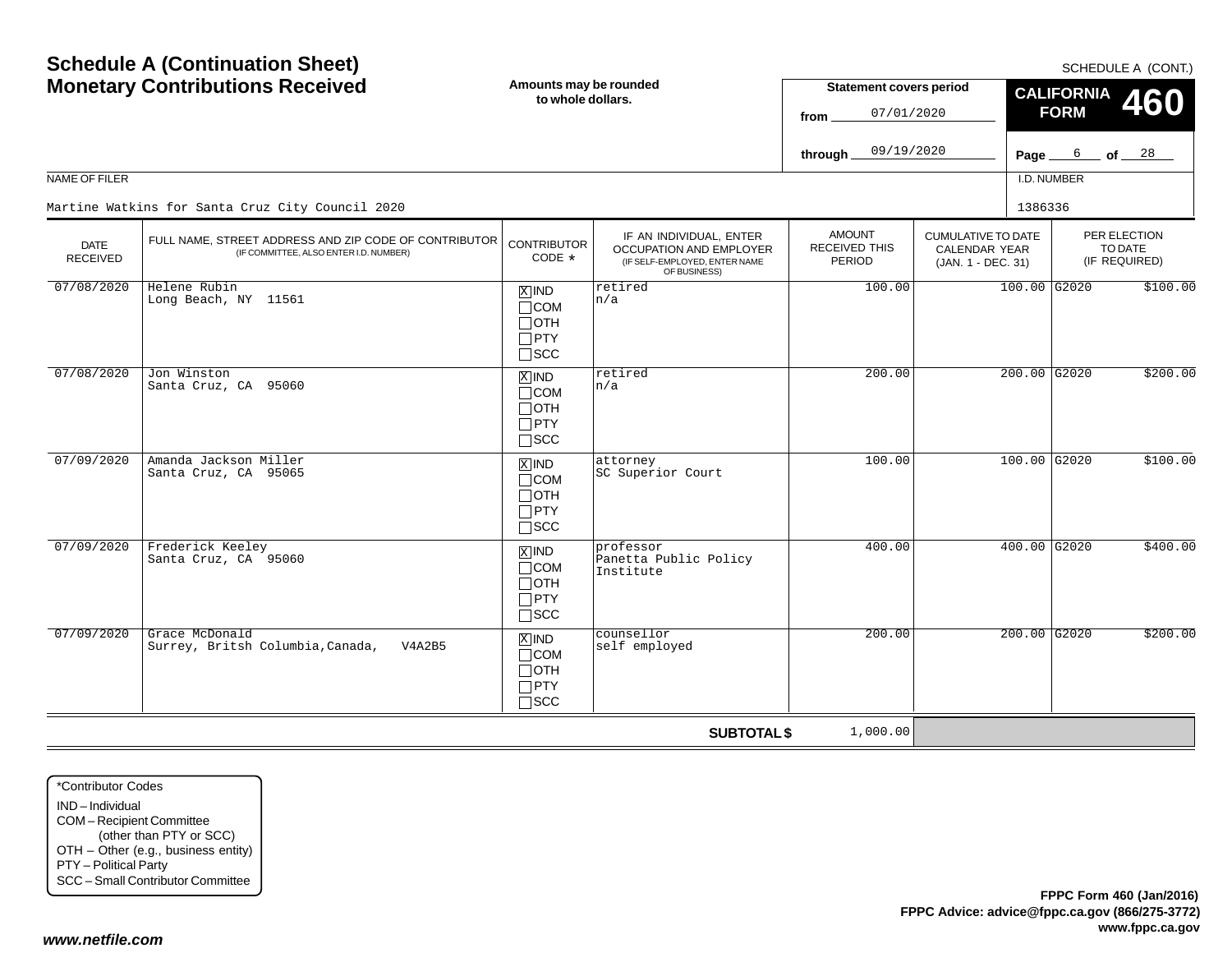$SCHFDUI F A (CONT)$ 

| <b>Monetary Contributions Received</b> |                                                                                                 | Amounts may be rounded<br>to whole dollars.                                   |                                                                                                     | <b>Statement covers period</b><br>07/01/2020<br>from   |                                                                  | <b>CALIFORNIA</b><br>460<br><b>FORM</b> |  |                                          |  |
|----------------------------------------|-------------------------------------------------------------------------------------------------|-------------------------------------------------------------------------------|-----------------------------------------------------------------------------------------------------|--------------------------------------------------------|------------------------------------------------------------------|-----------------------------------------|--|------------------------------------------|--|
|                                        |                                                                                                 |                                                                               |                                                                                                     | 09/19/2020<br>through.                                 |                                                                  |                                         |  | Page $\frac{7}{2}$ of $\frac{28}{2}$     |  |
| NAME OF FILER                          |                                                                                                 |                                                                               |                                                                                                     |                                                        |                                                                  | I.D. NUMBER                             |  |                                          |  |
|                                        | Martine Watkins for Santa Cruz City Council 2020                                                |                                                                               |                                                                                                     |                                                        |                                                                  | 1386336                                 |  |                                          |  |
| <b>DATE</b><br><b>RECEIVED</b>         | FULL NAME, STREET ADDRESS AND ZIP CODE OF CONTRIBUTOR<br>(IF COMMITTEE, ALSO ENTER I.D. NUMBER) | <b>CONTRIBUTOR</b><br>CODE *                                                  | IF AN INDIVIDUAL, ENTER<br>OCCUPATION AND EMPLOYER<br>(IF SELF-EMPLOYED, ENTER NAME<br>OF BUSINESS) | <b>AMOUNT</b><br><b>RECEIVED THIS</b><br><b>PERIOD</b> | <b>CUMULATIVE TO DATE</b><br>CALENDAR YEAR<br>(JAN. 1 - DEC. 31) |                                         |  | PER ELECTION<br>TO DATE<br>(IF REQUIRED) |  |
| 07/12/2020                             | Matt Farrell<br>Santa Cruz,, CA 95062                                                           | $X$ IND<br>$\Box$ COM<br>$\Box$ OTH<br>$\Box$ PTY<br>$\square$ SCC            | retired<br>n/a                                                                                      | 100.00                                                 |                                                                  | $100.00$ G2020                          |  | \$100.00                                 |  |
| 07/12/2020                             | Carol Polhamus<br>Santa Cruz, CA 95060                                                          | $\overline{X}$ IND<br>$\Box$ COM<br>$\Box$ OTH<br>$\Box$ PTY<br>$\square$ SCC | retired<br>n/a                                                                                      | 250.00                                                 |                                                                  | 250.00 G2020                            |  | \$250.00                                 |  |
| 07/13/2020                             | Reuben Helick<br>Aptos, CA 95003                                                                | $X$ IND<br>$\Box$ COM<br>$\Box$ OTH<br>$\Box$ PTY<br>$\square$ SCC            | real estate agent<br>Cushman & Wakefield                                                            | 200.00                                                 |                                                                  | $200.00$ G2020                          |  | \$200.00                                 |  |
| 07/14/2020                             | Kimlin McDaniel-Keith<br>Santa Cruz, CA 95062                                                   | $\overline{X}$ IND<br>$\Box$ COM<br>$\Box$ OTH<br>$\Box$ PTY<br>$\Box$ SCC    | school nurse<br>SC COE                                                                              | 100.00                                                 |                                                                  | $100.00$ G2020                          |  | \$100.00                                 |  |
| 07/15/2020                             | John Burroughs<br>Santa Cruz, CA 95060                                                          | $X$ IND<br>$\Box$ COM<br>$\Box$ OTH<br>$\Box$ PTY<br>$\Box$ scc               | retired<br>n/a                                                                                      | 200.00                                                 |                                                                  | $200.00$ G2020                          |  | \$200.00                                 |  |
|                                        |                                                                                                 |                                                                               | <b>SUBTOTAL \$</b>                                                                                  | 850.00                                                 |                                                                  |                                         |  |                                          |  |

\*Contributor CodesIND – IndividualCOM – Recipient Committee (other than PTY or SCC) OTH – Other (e.g., business entity) PTY – Political Party SCC – Small Contributor Committee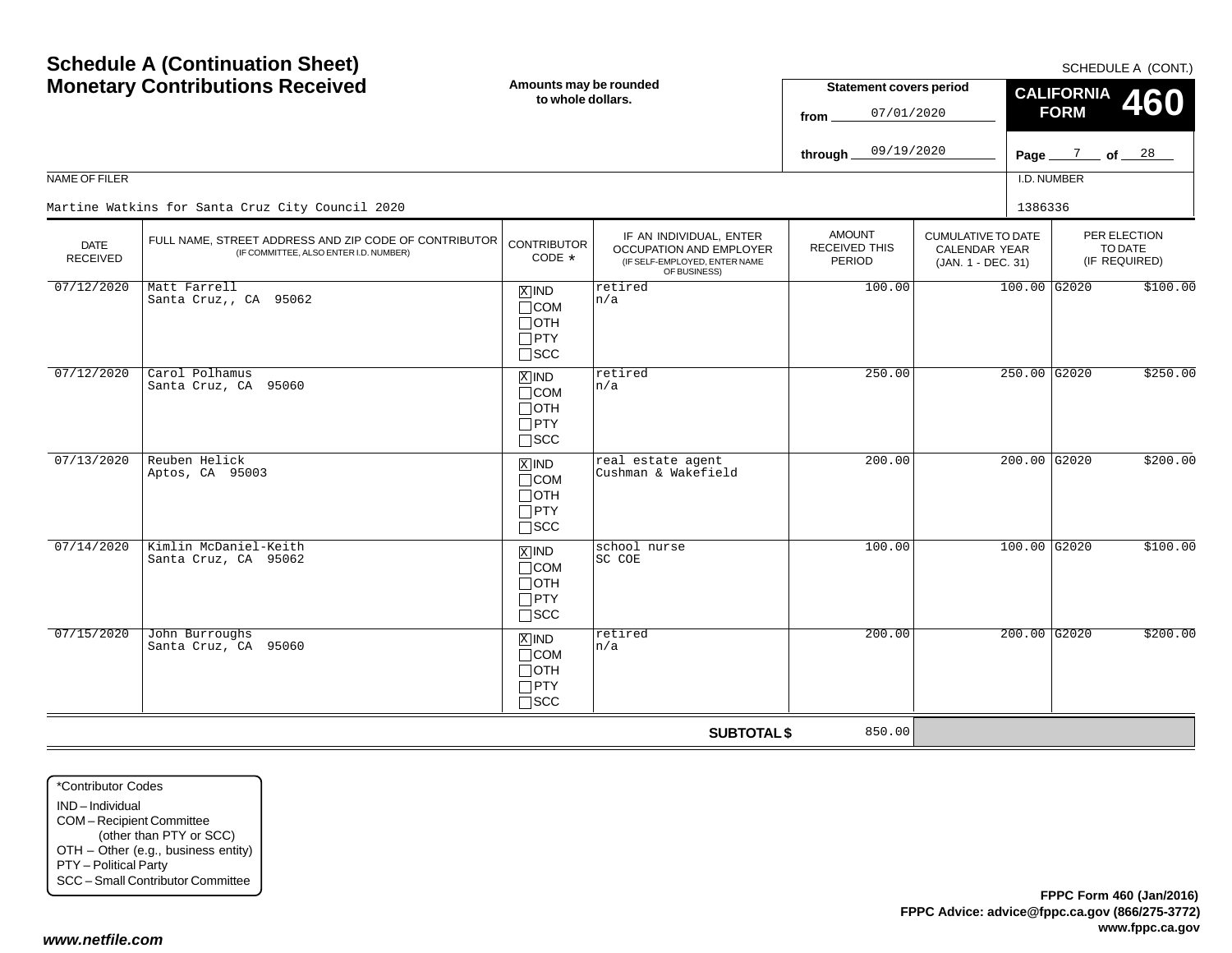| <b>Schedule A (Continuation Sheet)</b><br><b>Monetary Contributions Received</b><br><b>NAME OF FILER</b><br>Martine Watkins for Santa Cruz City Council 2020 |                                                                                                 | Amounts may be rounded<br>to whole dollars.                                       |                                                                                                     | <b>Statement covers period</b><br>07/01/2020<br>from<br>09/19/2020<br>through. |                                                                         | SCHEDULE A (CONT.)<br><b>CALIFORNIA</b><br><b>460</b><br><b>FORM</b><br>8<br>of <u>28</u><br>Page $\equiv$<br>I.D. NUMBER |                                          |
|--------------------------------------------------------------------------------------------------------------------------------------------------------------|-------------------------------------------------------------------------------------------------|-----------------------------------------------------------------------------------|-----------------------------------------------------------------------------------------------------|--------------------------------------------------------------------------------|-------------------------------------------------------------------------|---------------------------------------------------------------------------------------------------------------------------|------------------------------------------|
| DATE<br><b>RECEIVED</b>                                                                                                                                      | FULL NAME, STREET ADDRESS AND ZIP CODE OF CONTRIBUTOR<br>(IF COMMITTEE, ALSO ENTER I.D. NUMBER) | <b>CONTRIBUTOR</b><br>CODE *                                                      | IF AN INDIVIDUAL, ENTER<br>OCCUPATION AND EMPLOYER<br>(IF SELF-EMPLOYED, ENTER NAME<br>OF BUSINESS) | <b>AMOUNT</b><br>RECEIVED THIS<br>PERIOD                                       | <b>CUMULATIVE TO DATE</b><br><b>CALENDAR YEAR</b><br>(JAN. 1 - DEC. 31) | 1386336                                                                                                                   | PER ELECTION<br>TO DATE<br>(IF REQUIRED) |
| 07/15/2020                                                                                                                                                   | Linda Burroughs<br>Santa Cruz, CA 95060                                                         | $X$ IND<br>$\Box$ COM<br>$\Box$ OTH<br>$\Box$ PTY<br>$\Box$ SCC                   | retired<br>n/a                                                                                      | 200.00                                                                         |                                                                         | $200.00$ G2020                                                                                                            | \$200.00                                 |
| 07/15/2020                                                                                                                                                   | Doug Erickson<br>Santa Cruz,, CA 95060                                                          | $\boxed{\text{X}}$ IND<br>$\Box$ COM<br>$\Box$ OTH<br>$\Box$ PTY<br>$\square$ scc | community builder<br>SC Works                                                                       | 50.00                                                                          |                                                                         | $100.00$ G2020                                                                                                            | \$100.00                                 |
| 07/16/2020                                                                                                                                                   | Zach Friend<br>Aptos, CA 95003                                                                  | $\overline{X}$ IND<br>$\Box$ COM<br>$\Box$ OTH<br>$\Box$ PTY<br>$\Box$ scc        | County Supervisor<br>Santa Cruz County                                                              | 200.00                                                                         |                                                                         | $200.00$ G2020                                                                                                            | \$200.00                                 |
| 07/16/2020                                                                                                                                                   | Melissa Whatley<br>Santa Cruz, CA 95065                                                         | $\boxed{\text{X}}$ IND<br>$\Box$ COM<br>$\Box$ OTH<br>$\Box$ PTY<br>$\square$ scc | public relations<br><b>UCSC</b>                                                                     | 50.00                                                                          |                                                                         | 100.00 G2020                                                                                                              | \$100.00                                 |
| 07/17/2020                                                                                                                                                   | Khristina Horn<br>Santa Cruz,, CA 95060                                                         | $X$ IND<br>$\Box$ COM<br>$\Box$ OTH<br>$\Box$ PTY<br>$\Box$ SCC                   | business owner<br>self employed                                                                     | 100.00                                                                         |                                                                         | $100.00$ G2020                                                                                                            | \$100.00                                 |
|                                                                                                                                                              |                                                                                                 |                                                                                   | <b>SUBTOTAL \$</b>                                                                                  | 600.00                                                                         |                                                                         |                                                                                                                           |                                          |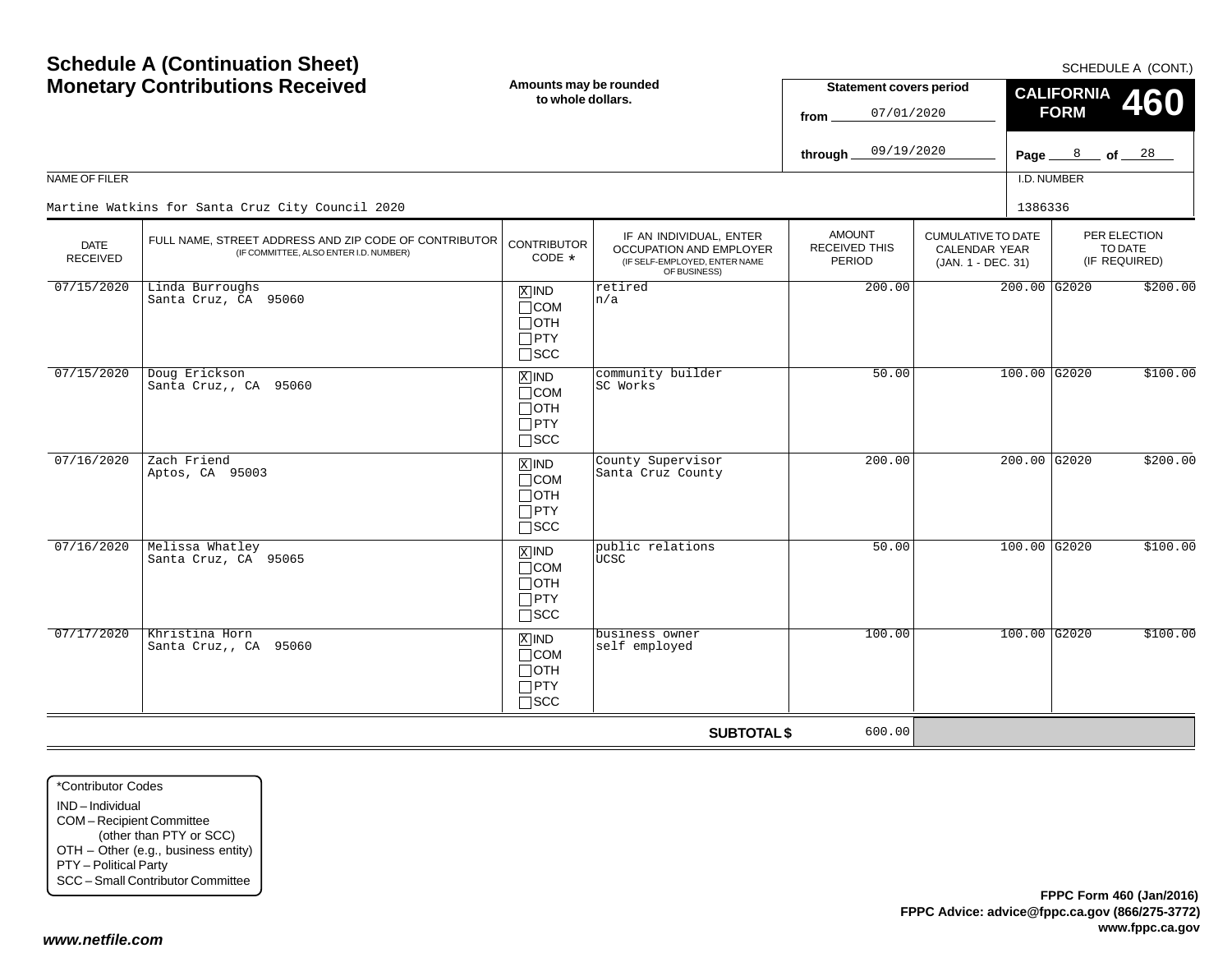| <b>Schedule A (Continuation Sheet)</b><br><b>Monetary Contributions Received</b><br>NAME OF FILER |                                                                                                 | Amounts may be rounded<br>to whole dollars.                                   |                                                                                                     | <b>Statement covers period</b><br>07/01/2020<br>from<br>09/19/2020<br>through |                                                                  | SCHEDULE A (CONT.)<br><b>CALIFORNIA</b><br>460<br><b>FORM</b><br>Page $9$ of $28$<br>I.D. NUMBER |                                          |  |
|---------------------------------------------------------------------------------------------------|-------------------------------------------------------------------------------------------------|-------------------------------------------------------------------------------|-----------------------------------------------------------------------------------------------------|-------------------------------------------------------------------------------|------------------------------------------------------------------|--------------------------------------------------------------------------------------------------|------------------------------------------|--|
|                                                                                                   | Martine Watkins for Santa Cruz City Council 2020                                                |                                                                               |                                                                                                     |                                                                               |                                                                  | 1386336                                                                                          |                                          |  |
| <b>DATE</b><br><b>RECEIVED</b>                                                                    | FULL NAME, STREET ADDRESS AND ZIP CODE OF CONTRIBUTOR<br>(IF COMMITTEE, ALSO ENTER I.D. NUMBER) | <b>CONTRIBUTOR</b><br>CODE *                                                  | IF AN INDIVIDUAL, ENTER<br>OCCUPATION AND EMPLOYER<br>(IF SELF-EMPLOYED, ENTER NAME<br>OF BUSINESS) | <b>AMOUNT</b><br><b>RECEIVED THIS</b><br><b>PERIOD</b>                        | <b>CUMULATIVE TO DATE</b><br>CALENDAR YEAR<br>(JAN. 1 - DEC. 31) |                                                                                                  | PER ELECTION<br>TO DATE<br>(IF REQUIRED) |  |
| 07/20/2020                                                                                        | Krista Cook<br>Santa Cruz, CA 95060                                                             | $X$ IND<br>$\Box$ COM<br>⊟отн<br>$\Box$ PTY<br>$\square$ SCC                  | realtor<br>Lighthouse Realty                                                                        | 250.00                                                                        |                                                                  | $250.00$ G2020                                                                                   | \$250.00                                 |  |
| 07/20/2020                                                                                        | Peter Cook<br>Santa Cruz, CA 95060                                                              | $X$ IND<br>$\Box$ COM<br>$\Box$ oth<br>$\Box$ PTY<br>$\Box$ scc               | realtor<br>Lighthouse Realty                                                                        | 250.00                                                                        |                                                                  | $250.00$ G2020                                                                                   | \$250.00                                 |  |
| 07/20/2020                                                                                        | Colin Jessop<br>Santa Cruz,, CA 95062                                                           | $X$ IND<br>$\sqcap$ COM<br>$\Box$ OTH<br>$\Box$ PTY<br>$\sqcap$ scc           | retired<br>n/a                                                                                      | 400.00                                                                        |                                                                  | $400.00$ G2020                                                                                   | \$400.00                                 |  |
| 07/20/2020                                                                                        | Mari Tustin<br>Santa Cruz, CA 95060                                                             | $\overline{X}$ IND<br>$\Box$ COM<br>$\Box$ oth<br>$\Box$ PTY<br>$\square$ scc | property manager<br>/Sr VP<br>John Stewart Co.                                                      | 100.00                                                                        |                                                                  | $100.00$ G2020                                                                                   | \$100.00                                 |  |
| 07/23/2020                                                                                        | David Plumlee<br>Santa Cruz, CA 95060                                                           | $X$ IND<br>$\Box$ COM<br>$\Box$ oth<br>$\Box$ PTY<br>$\sqcap$ scc             | retired<br>n/a                                                                                      | 100.00                                                                        |                                                                  | $100.00$ G <sub>2020</sub>                                                                       | \$100.00                                 |  |
|                                                                                                   |                                                                                                 |                                                                               | <b>SUBTOTAL \$</b>                                                                                  | 1,100.00                                                                      |                                                                  |                                                                                                  |                                          |  |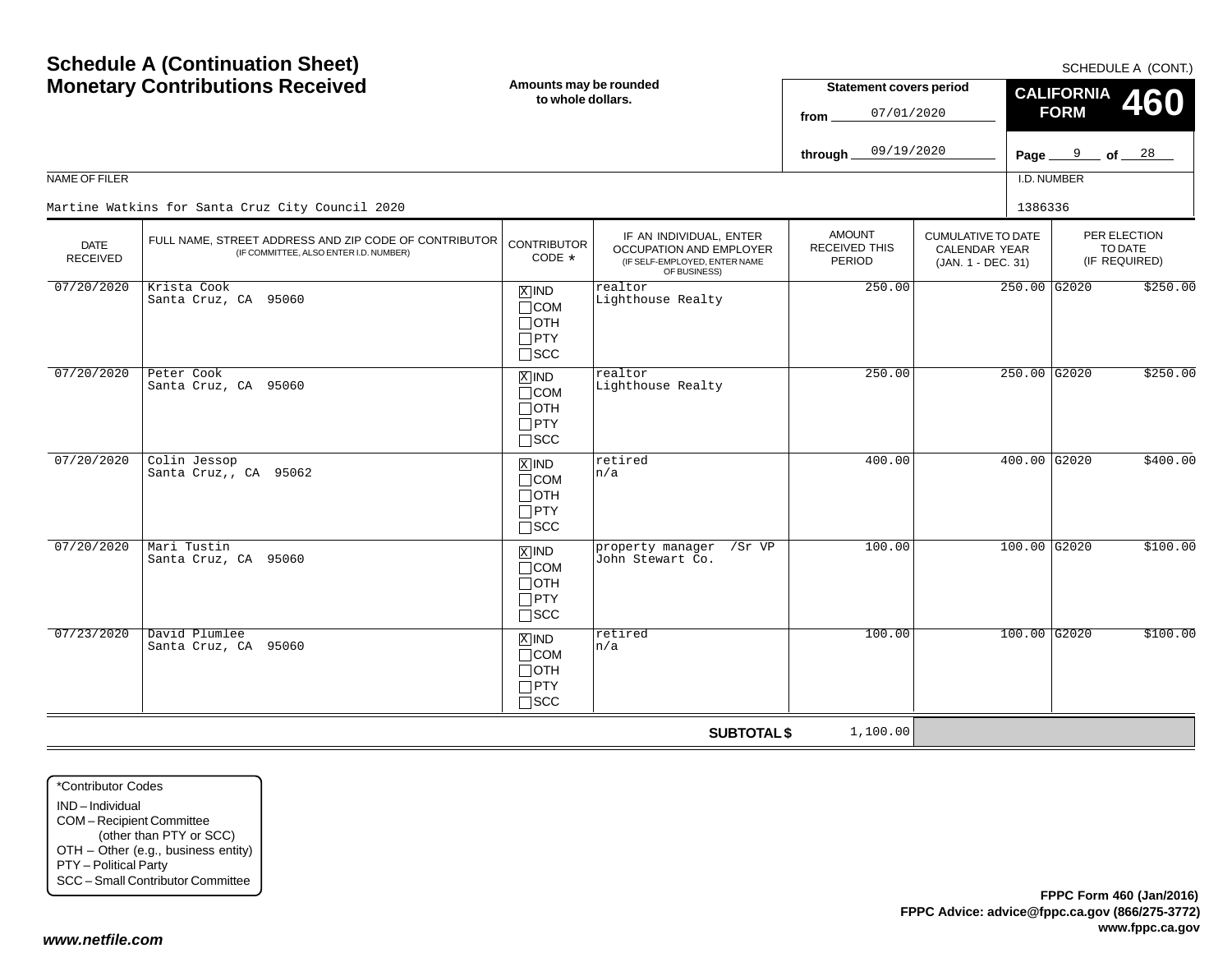|                                | <b>Schedule A (Continuation Sheet)</b><br><b>Monetary Contributions Received</b>                |                                                                                 | Amounts may be rounded<br>to whole dollars.                                                         |                                                 | <b>Statement covers period</b><br>07/01/2020                            | SCHEDULE A (CONT.)<br><b>CALIFORNIA</b><br><b>460</b><br><b>FORM</b> |                                          |  |  |
|--------------------------------|-------------------------------------------------------------------------------------------------|---------------------------------------------------------------------------------|-----------------------------------------------------------------------------------------------------|-------------------------------------------------|-------------------------------------------------------------------------|----------------------------------------------------------------------|------------------------------------------|--|--|
|                                |                                                                                                 |                                                                                 |                                                                                                     | 09/19/2020<br>through.                          |                                                                         |                                                                      | Page $10$ of $28$                        |  |  |
| NAME OF FILER                  |                                                                                                 |                                                                                 |                                                                                                     |                                                 |                                                                         | I.D. NUMBER                                                          |                                          |  |  |
|                                | Martine Watkins for Santa Cruz City Council 2020                                                |                                                                                 |                                                                                                     |                                                 |                                                                         | 1386336                                                              |                                          |  |  |
| <b>DATE</b><br><b>RECEIVED</b> | FULL NAME, STREET ADDRESS AND ZIP CODE OF CONTRIBUTOR<br>(IF COMMITTEE, ALSO ENTER I.D. NUMBER) | <b>CONTRIBUTOR</b><br>CODE *                                                    | IF AN INDIVIDUAL, ENTER<br>OCCUPATION AND EMPLOYER<br>(IF SELF-EMPLOYED, ENTER NAME<br>OF BUSINESS) | <b>AMOUNT</b><br><b>RECEIVED THIS</b><br>PERIOD | <b>CUMULATIVE TO DATE</b><br><b>CALENDAR YEAR</b><br>(JAN. 1 - DEC. 31) |                                                                      | PER ELECTION<br>TO DATE<br>(IF REQUIRED) |  |  |
| 07/24/2020                     | Geoffrey Dunn<br>Santa Cruz, CA 95065                                                           | $\overline{X}$ IND<br>$\Box$ COM<br>$\Box$ OTH<br>$\Box$ PTY<br>$\Box$ scc      | writer<br>self employed                                                                             | 250.00                                          |                                                                         | $250.00$ G2020                                                       | \$250.00                                 |  |  |
| 07/25/2020                     | Janet Reed<br>Santa Cruz,, CA 95060                                                             | $\overline{X}$ IND<br>$\sqcap$ COM<br>$\Box$ oth<br>$\Box$ PTY<br>$\square$ scc | retired<br>n/a                                                                                      | 100.00                                          |                                                                         | $200.00$ G2020                                                       | \$200.00                                 |  |  |
| 07/26/2020                     | Al Ramadan<br>Santa Cruz, CA 95060                                                              | $X$ IND<br>$\Box$ COM<br>$\sqcap$ OTH<br>$\Box$ PTY<br>$\square$ SCC            | category designer<br>Play Bigger                                                                    | 400.00                                          |                                                                         | $400.00$ G2020                                                       | \$400.00                                 |  |  |
| 07/27/2020                     | Coonerty for Co Supervr 2014, (ID# 1360850)<br>Santa Cruz, CA 95060                             | $\square$ IND<br>$X$ COM<br>$\sqcap$ OTH<br>$\Box$ PTY<br>$\Box$ SCC            |                                                                                                     | 250.00                                          |                                                                         | $250.00$ G2020                                                       | \$250.00                                 |  |  |
| 07/27/2020                     | Gerald Gleich<br>Boylston, MA 01505                                                             | $X$ IND<br>$\Box$ COM<br>$\Box$ OTH<br>$\Box$ PTY<br>$\Box$ scc                 | retired<br>n/a                                                                                      | 100.00                                          |                                                                         | $100.00$ G2020                                                       | \$100.00                                 |  |  |
|                                |                                                                                                 |                                                                                 | <b>SUBTOTAL \$</b>                                                                                  | 1,100.00                                        |                                                                         |                                                                      |                                          |  |  |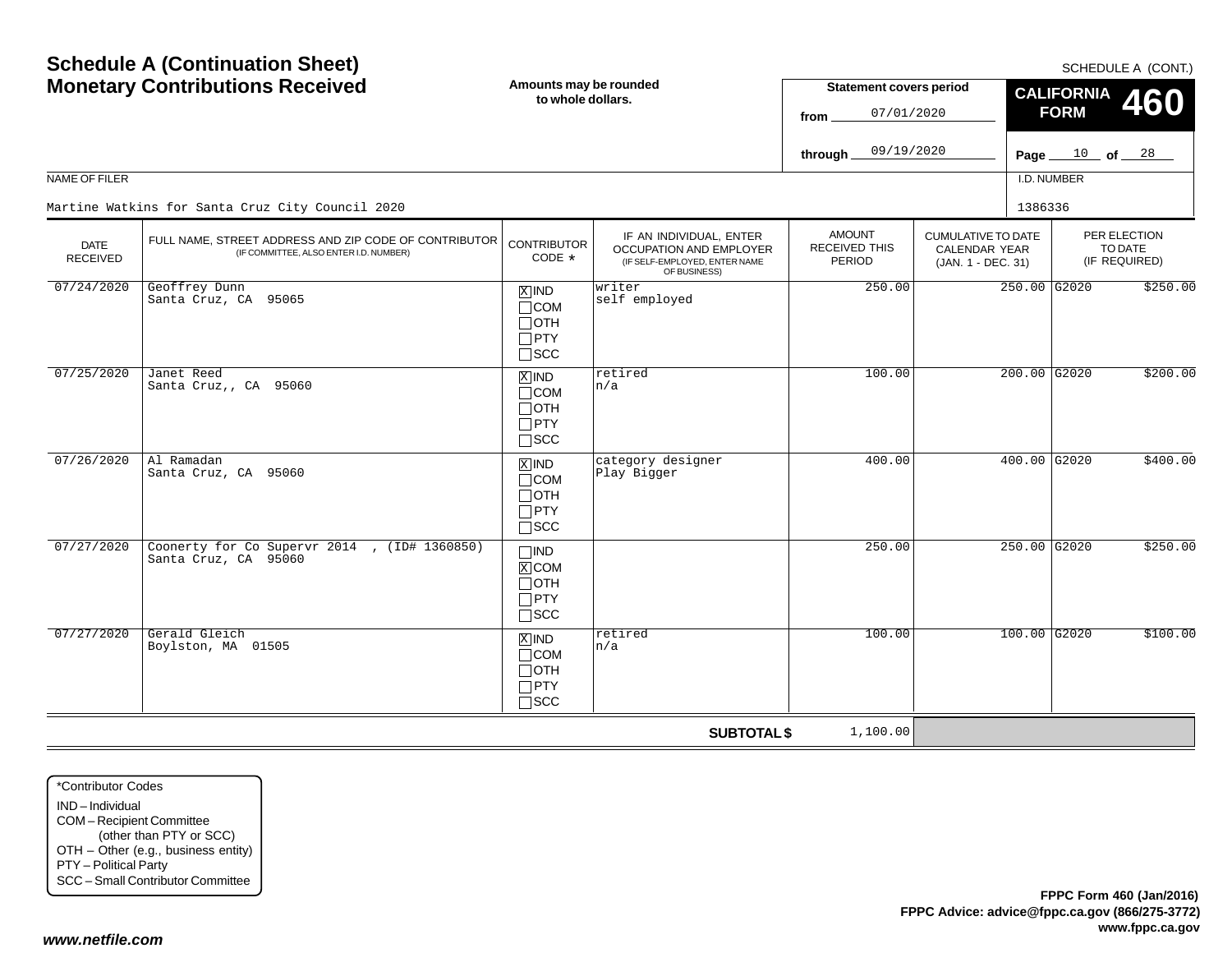|                                | <b>Schedule A (Continuation Sheet)</b><br><b>Monetary Contributions Received</b>                |                                                                      | Amounts may be rounded<br>to whole dollars.                                                         |                                                 | <b>Statement covers period</b><br>07/01/2020                            | SCHEDULE A (CONT.)<br><b>CALIFORNIA</b><br>460<br><b>FORM</b> |                   |                                          |
|--------------------------------|-------------------------------------------------------------------------------------------------|----------------------------------------------------------------------|-----------------------------------------------------------------------------------------------------|-------------------------------------------------|-------------------------------------------------------------------------|---------------------------------------------------------------|-------------------|------------------------------------------|
|                                |                                                                                                 |                                                                      |                                                                                                     | 09/19/2020<br>through                           |                                                                         |                                                               | Page $11$ of $28$ |                                          |
| <b>NAME OF FILER</b>           |                                                                                                 |                                                                      |                                                                                                     |                                                 |                                                                         | I.D. NUMBER                                                   |                   |                                          |
|                                | Martine Watkins for Santa Cruz City Council 2020                                                |                                                                      |                                                                                                     |                                                 |                                                                         | 1386336                                                       |                   |                                          |
| <b>DATE</b><br><b>RECEIVED</b> | FULL NAME, STREET ADDRESS AND ZIP CODE OF CONTRIBUTOR<br>(IF COMMITTEE, ALSO ENTER I.D. NUMBER) | <b>CONTRIBUTOR</b><br>CODE *                                         | IF AN INDIVIDUAL, ENTER<br>OCCUPATION AND EMPLOYER<br>(IF SELF-EMPLOYED, ENTER NAME<br>OF BUSINESS) | <b>AMOUNT</b><br><b>RECEIVED THIS</b><br>PERIOD | <b>CUMULATIVE TO DATE</b><br><b>CALENDAR YEAR</b><br>(JAN. 1 - DEC. 31) |                                                               |                   | PER ELECTION<br>TO DATE<br>(IF REQUIRED) |
| 08/05/2020                     | Don Lane<br>Santa Cruz, CA 95060<br>Michael Watkins                                             |                                                                      | administrator<br>the Appleton Foundation                                                            | 100.00                                          |                                                                         | 100.00 G2020                                                  |                   | \$100.00                                 |
| 08/07/2020                     | Aptos CA, CA 95003                                                                              | $X$ IND<br>$\sqcap$ COM<br>$\Box$ OTH<br>$\Box$ PTY<br>$\Box$ scc    | n/a<br>retired                                                                                      | 400.00                                          |                                                                         | 400.00 G2020                                                  |                   | \$400.00                                 |
| 08/10/2020                     | Gregory Dougherty<br>Aptos, CA 95003                                                            | $X$ IND<br>$\sqcap$ COM<br>$\Box$ OTH<br>$\Box$ PTY<br>$\Box$ scc    | retired<br>n/a                                                                                      | 100.00                                          |                                                                         | 100.00 G2020                                                  |                   | \$100.00                                 |
| 08/10/2020                     | Diedre Hamilton<br>Santa Cruz, CA 95062                                                         | $X$ IND<br>$\sqcap$ COM<br>$\Box$ OTH<br>$\Box$ PTY<br>$\square$ SCC | land use consultant<br>self employed                                                                | 100.00                                          |                                                                         | $100.00$ G2020                                                |                   | \$100.00                                 |
| 08/10/2020                     | Bruce McPherson<br>Santa Cruz, CA 95060                                                         | $X$ IND<br>$\sqcap$ COM<br>$\Box$ OTH<br>$\Box$ PTY<br>$\sqcap$ scc  | Supervisor SC County Board<br>SC County                                                             | 200.00                                          |                                                                         | $200.00$ G2020                                                |                   | \$200.00                                 |
|                                |                                                                                                 |                                                                      | <b>SUBTOTAL \$</b>                                                                                  | 900.00                                          |                                                                         |                                                               |                   |                                          |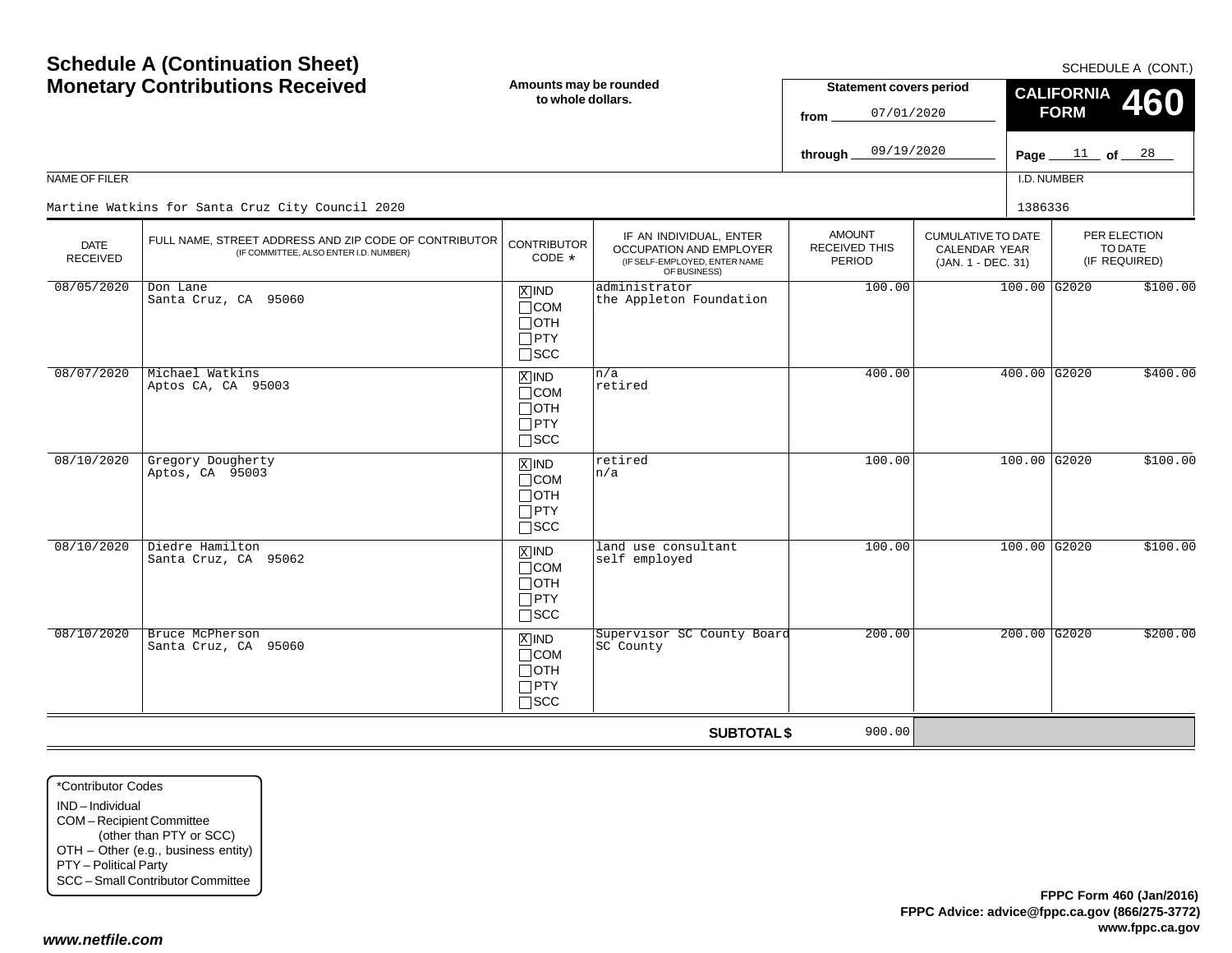| <b>Schedule A (Continuation Sheet)</b><br><b>Monetary Contributions Received</b> |                                                                                                                                                     | Amounts may be rounded<br>to whole dollars.                                   |                                                                                                            | <b>Statement covers period</b><br>07/01/2020<br>from<br>09/19/2020<br>through |                                                                  | SCHEDULE A (CONT.)<br><b>CALIFORNIA</b><br>460<br><b>FORM</b><br>Page $12$ of $28$ |                                          |  |
|----------------------------------------------------------------------------------|-----------------------------------------------------------------------------------------------------------------------------------------------------|-------------------------------------------------------------------------------|------------------------------------------------------------------------------------------------------------|-------------------------------------------------------------------------------|------------------------------------------------------------------|------------------------------------------------------------------------------------|------------------------------------------|--|
| NAME OF FILER                                                                    |                                                                                                                                                     |                                                                               |                                                                                                            |                                                                               |                                                                  | I.D. NUMBER                                                                        |                                          |  |
| <b>DATE</b><br><b>RECEIVED</b>                                                   | Martine Watkins for Santa Cruz City Council 2020<br>FULL NAME, STREET ADDRESS AND ZIP CODE OF CONTRIBUTOR<br>(IF COMMITTEE, ALSO ENTER I.D. NUMBER) | <b>CONTRIBUTOR</b><br>CODE $*$                                                | IF AN INDIVIDUAL, ENTER<br><b>OCCUPATION AND EMPLOYER</b><br>(IF SELF-EMPLOYED, ENTER NAME<br>OF BUSINESS) | <b>AMOUNT</b><br><b>RECEIVED THIS</b><br>PERIOD                               | <b>CUMULATIVE TO DATE</b><br>CALENDAR YEAR<br>(JAN. 1 - DEC. 31) | 1386336                                                                            | PER ELECTION<br>TO DATE<br>(IF REQUIRED) |  |
| 08/10/2020                                                                       | McPherson for Supervisor 2020 (ID# 1343208)<br>Felton, CA 95018                                                                                     | $\Box$ IND<br>$X$ COM<br>$\Box$ OTH<br>$\square$ PTY<br>$\square$ SCC         |                                                                                                            | 200.00                                                                        |                                                                  | 200.00 G2020                                                                       | \$200.00                                 |  |
| 08/11/2020                                                                       | Courtney Ross<br>Scotts Valley, CA 95066                                                                                                            | $X$ IND<br>$\Box$ COM<br>$\Box$ OTH<br>$\Box$ PTY<br>$\square$ scc            | <b>RN</b><br>Comm Hosp of Monterey<br>Peninsula                                                            | 100.00                                                                        |                                                                  | $100.00$ G2020                                                                     | \$100.00                                 |  |
| 08/12/2020                                                                       | Antonette DAmico<br>Aptos, CA 95003                                                                                                                 | $X$ IND<br>$\Box$ COM<br>$\Box$ OTH<br>$\Box$ PTY<br>$\square$ scc            | secretary<br>SC COE                                                                                        | 100.00                                                                        |                                                                  | $100.00$ G2020                                                                     | \$100.00                                 |  |
| 08/12/2020                                                                       | Eileen Proctor<br>Greenwood, CA 95635                                                                                                               | $\overline{X}$ IND<br>$\Box$ COM<br>$\Box$ OTH<br>$\Box$ PTY<br>$\square$ scc | psychologist<br>self employed                                                                              | 100.00                                                                        |                                                                  | $100.00$ G2020                                                                     | \$100.00                                 |  |
| 08/13/2020                                                                       | Andrew Tatum<br>Santa Cruz, CA 95062                                                                                                                | $X$ IND<br>$\sqcap$ COM<br>$\Box$ oth<br>$\Box$ PTY<br>$\sqcap$ scc           | respiratory therapist<br>Dominican Hosp                                                                    | 100.00                                                                        |                                                                  | 100.00 G2020                                                                       | \$100.00                                 |  |
|                                                                                  |                                                                                                                                                     |                                                                               | <b>SUBTOTAL \$</b>                                                                                         | 600.00                                                                        |                                                                  |                                                                                    |                                          |  |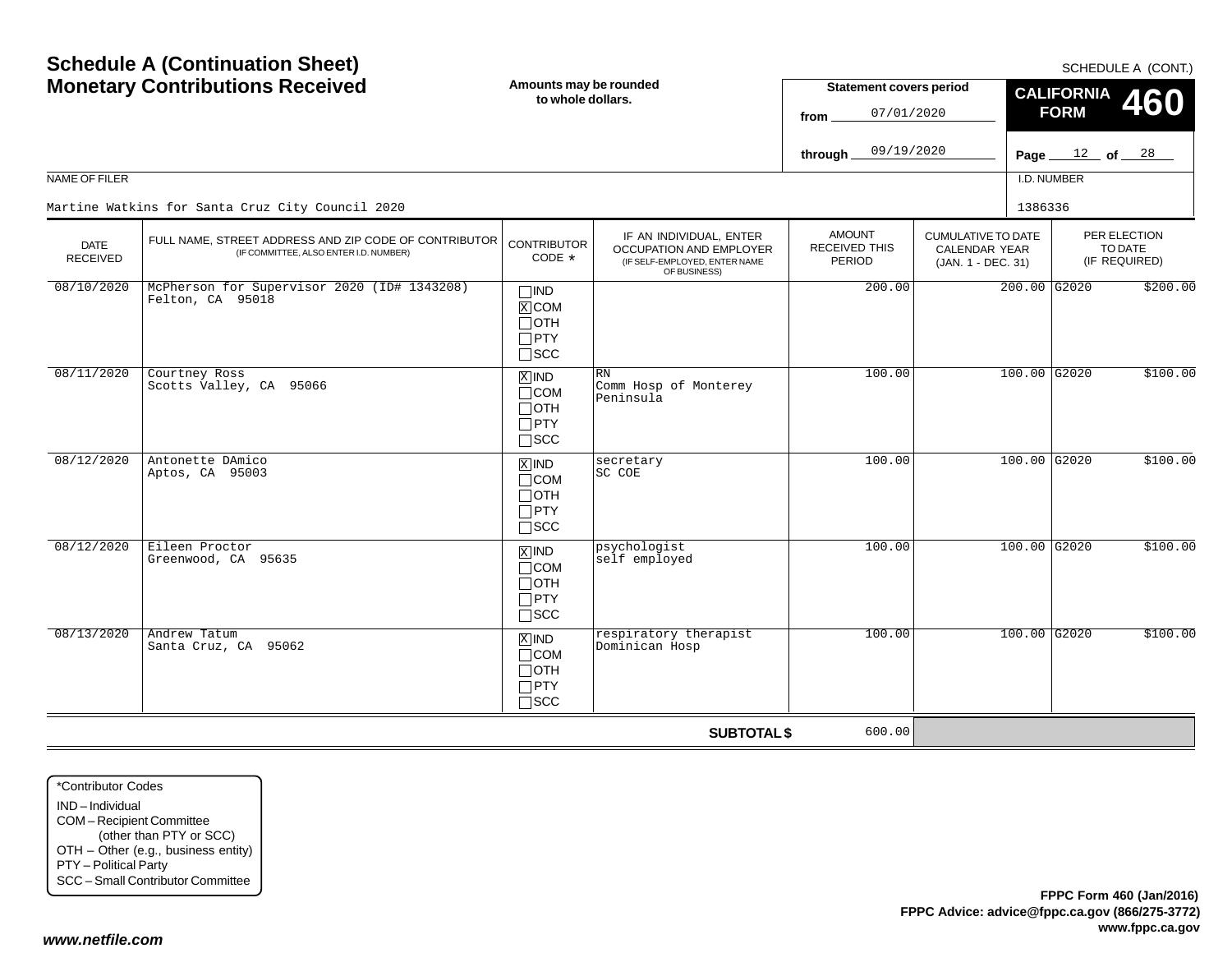|                         | <b>Monetary Contributions Received</b><br>Amounts may be rounded<br>to whole dollars.           |                                                                               |                                                                                                     | <b>Statement covers period</b><br>07/01/2020<br>from |                                                                  | <b>CALIFORNIA</b><br>460<br><b>FORM</b> |                                          |
|-------------------------|-------------------------------------------------------------------------------------------------|-------------------------------------------------------------------------------|-----------------------------------------------------------------------------------------------------|------------------------------------------------------|------------------------------------------------------------------|-----------------------------------------|------------------------------------------|
|                         |                                                                                                 |                                                                               |                                                                                                     | 09/19/2020<br>through                                |                                                                  |                                         | Page $13$ of $28$                        |
| NAME OF FILER           |                                                                                                 |                                                                               |                                                                                                     |                                                      |                                                                  | I.D. NUMBER                             |                                          |
|                         | Martine Watkins for Santa Cruz City Council 2020                                                |                                                                               |                                                                                                     |                                                      |                                                                  | 1386336                                 |                                          |
| <b>DATE</b><br>RECEIVED | FULL NAME, STREET ADDRESS AND ZIP CODE OF CONTRIBUTOR<br>(IF COMMITTEE, ALSO ENTER I.D. NUMBER) | <b>CONTRIBUTOR</b><br>CODE *                                                  | IF AN INDIVIDUAL, ENTER<br>OCCUPATION AND EMPLOYER<br>(IF SELF-EMPLOYED, ENTER NAME<br>OF BUSINESS) | <b>AMOUNT</b><br>RECEIVED THIS<br>PERIOD             | <b>CUMULATIVE TO DATE</b><br>CALENDAR YEAR<br>(JAN. 1 - DEC. 31) |                                         | PER ELECTION<br>TO DATE<br>(IF REQUIRED) |
| 08/13/2020              | Melissa Whatley<br>Santa Cruz, CA 95065                                                         | $x$ IND<br>$\Box$ COM<br>$\Box$ OTH<br>$\square$ PTY<br>$\sqcap$ scc          | public relations<br>UCSC                                                                            | 50.00                                                |                                                                  | 100.00 G2020                            | \$100.00                                 |
| 08/15/2020              | Laura Brown<br>South Salem, NY 10590                                                            | $\overline{X}$ IND<br>$\Box$ COM<br>$\Box$ OTH<br>$\Box$ PTY<br>$\square$ scc | retired<br>n/a                                                                                      | 100.00                                               |                                                                  | $100.00$ G2020                          | \$100.00                                 |
| 08/15/2020              | Sara Nash<br>Santa Cruz, CA 95060                                                               | $X$ IND<br>$\Box$ COM<br>$\Box$ OTH<br>$\Box$ PTY<br>$\square$ SCC            | retired<br>n/a                                                                                      | 125.00                                               |                                                                  | 125.00 G2020                            | \$125.00                                 |
| 08/16/2020              | Jean Harrison<br>Watsonville, CA 95076                                                          | $x$ IND<br>$\sqcap$ COM<br>$\Box$ OTH<br>$\Box$ PTY<br>$\square$ SCC          | business owner<br>Cafe Rio                                                                          | 200.00                                               |                                                                  | $200.00$ G2020                          | \$200.00                                 |
| 08/17/2020              | Charles Dixon<br>Santa Cruz, CA 95062                                                           | $X$ IND<br>$\Box$ COM<br>$\Box$ OTH<br>$\Box$ PTY<br>$\Box$ scc               | retired<br>n/a                                                                                      | 120.00                                               |                                                                  | 120.00 G2020                            | \$120.00                                 |
|                         |                                                                                                 |                                                                               | <b>SUBTOTAL \$</b>                                                                                  | 595.00                                               |                                                                  |                                         |                                          |

\*Contributor CodesIND – Individual COM – Recipient Committee (other than PTY or SCC) OTH – Other (e.g., business entity) PTY – Political Party SCC – Small Contributor Committee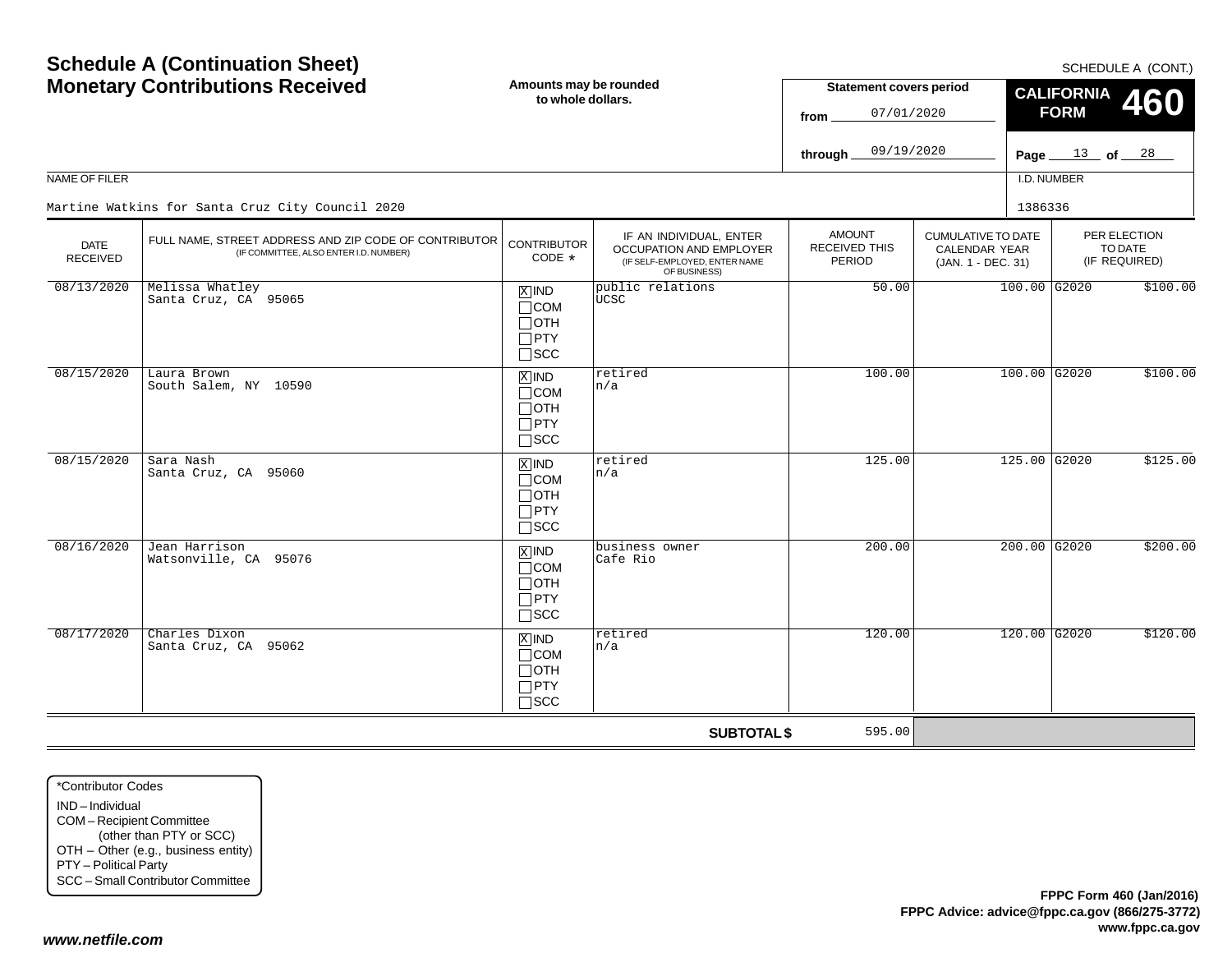$SCHFDUI F A (CONT)$ 

|                         | <b>Monetary Contributions Received</b>                                                          | Amounts may be rounded<br>to whole dollars.                                   |                                                                                                     | <b>Statement covers period</b><br>07/01/2020<br>from |                                                                  | <b>CALIFORNIA</b><br><b>FORM</b> | 55.12552211.7<br><b>460</b>              |
|-------------------------|-------------------------------------------------------------------------------------------------|-------------------------------------------------------------------------------|-----------------------------------------------------------------------------------------------------|------------------------------------------------------|------------------------------------------------------------------|----------------------------------|------------------------------------------|
|                         |                                                                                                 |                                                                               |                                                                                                     | 09/19/2020<br>through                                |                                                                  |                                  | Page $14$ of $28$                        |
| NAME OF FILER           |                                                                                                 |                                                                               |                                                                                                     |                                                      |                                                                  | I.D. NUMBER                      |                                          |
|                         | Martine Watkins for Santa Cruz City Council 2020                                                |                                                                               |                                                                                                     |                                                      |                                                                  | 1386336                          |                                          |
| <b>DATE</b><br>RECEIVED | FULL NAME, STREET ADDRESS AND ZIP CODE OF CONTRIBUTOR<br>(IF COMMITTEE, ALSO ENTER I.D. NUMBER) | <b>CONTRIBUTOR</b><br>CODE *                                                  | IF AN INDIVIDUAL, ENTER<br>OCCUPATION AND EMPLOYER<br>(IF SELF-EMPLOYED, ENTER NAME<br>OF BUSINESS) | <b>AMOUNT</b><br>RECEIVED THIS<br>PERIOD             | <b>CUMULATIVE TO DATE</b><br>CALENDAR YEAR<br>(JAN. 1 - DEC. 31) |                                  | PER ELECTION<br>TO DATE<br>(IF REQUIRED) |
| 08/17/2020              | Carol Fuller<br>Santa Cruz, CA 96060                                                            | $X$ IND<br>$\Box$ COM<br>$\Box$ OTH<br>$\square$ PTY<br>$\square$ SCC         | retired<br>n/a                                                                                      | 100.00                                               |                                                                  | $100.00$ G2020                   | \$100.00                                 |
| 08/17/2020              | Todd Prindle<br>Santa Cruz, CA 95065                                                            | $\overline{X}$ IND<br>$\Box$ COM<br>$\Box$ oth<br>$\Box$ PTY<br>$\square$ scc | retired<br>n/a                                                                                      | 100.00                                               |                                                                  | 100.00 G2020                     | \$100.00                                 |
| 08/18/2020              | Mark Mesti-Miller<br>Santa Cruz, CA 95060                                                       | $X$ IND<br>$\Box$ COM<br>$\Box$ oth<br>$\Box$ PTY<br>$\square$ SCC            | retired<br>n/a                                                                                      | 200.00                                               |                                                                  | $200.00$ G2020                   | \$200.00                                 |
| 08/18/2020              | Donna Murphy<br>Santa Cruz, CA 95060                                                            | $X$ IND<br>$\Box$ COM<br>$\Box$ OTH<br>$\Box$ PTY<br>$\square$ SCC            | retired<br>n/a                                                                                      | 200.00                                               |                                                                  | $200.00$ G2020                   | \$200.00                                 |
| 08/20/2020              | Elizabeth Clifton<br>Santa Cruz, CA 95062                                                       | $X$ IND<br>$\Box$ COM<br>$\Box$ OTH<br>$\Box$ PTY<br>$\Box$ scc               | consultant<br>Clifton Doolin Consultants                                                            | 200.00                                               |                                                                  | $200.00$ G2020                   | \$200.00                                 |
|                         |                                                                                                 |                                                                               | <b>SUBTOTAL \$</b>                                                                                  | 800.00                                               |                                                                  |                                  |                                          |

\*Contributor CodesIND – IndividualCOM – Recipient Committee (other than PTY or SCC) OTH – Other (e.g., business entity) PTY – Political Party SCC – Small Contributor Committee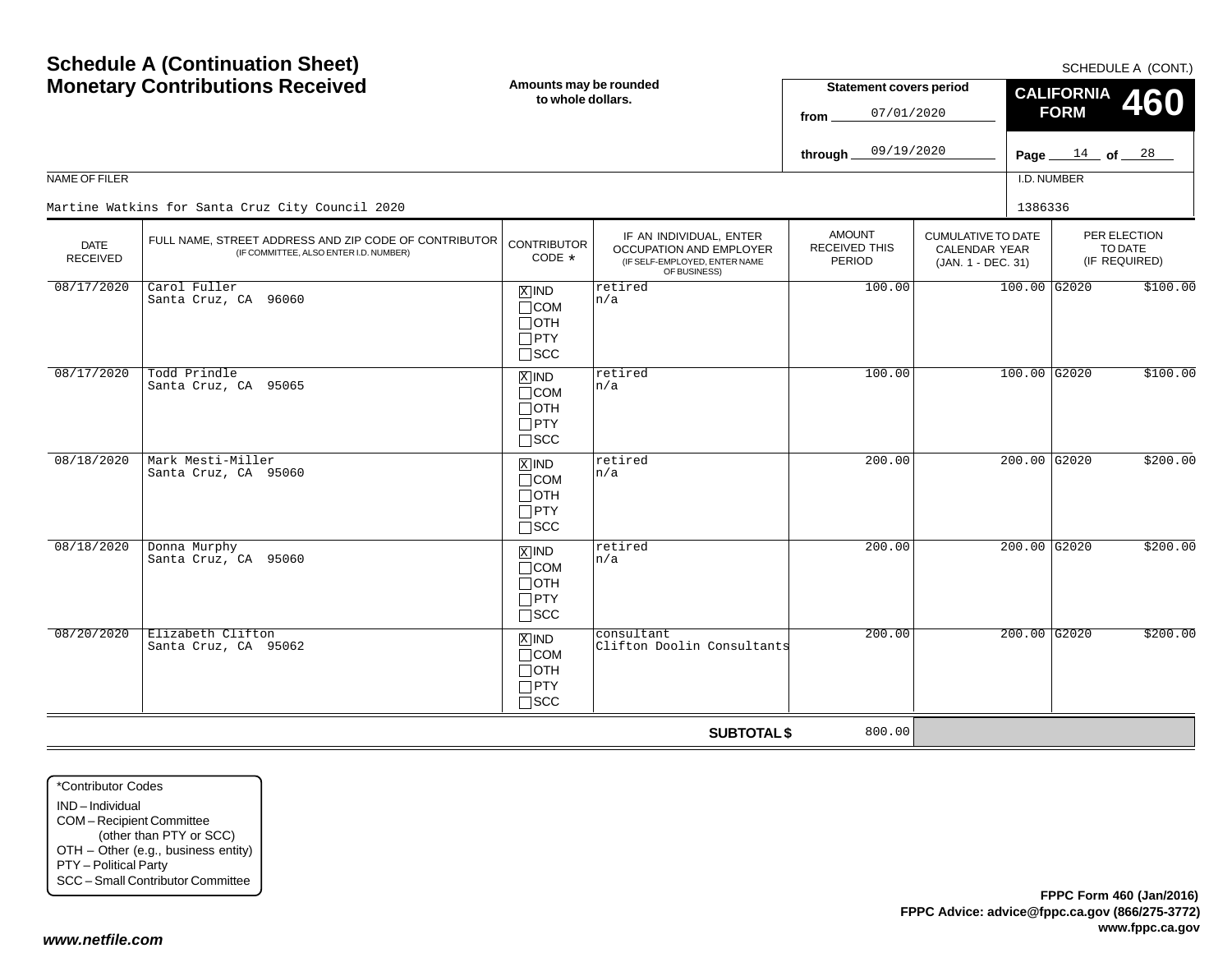| <b>Schedule A (Continuation Sheet)</b><br><b>Monetary Contributions Received</b><br>NAME OF FILER<br>Martine Watkins for Santa Cruz City Council 2020 |                                                                                                 | Amounts may be rounded<br>to whole dollars.                                       |                                                                                                     | <b>Statement covers period</b><br>07/01/2020<br>from<br>09/19/2020<br>through. |                                                                         | SCHEDULE A (CONT.)<br><b>CALIFORNIA</b><br><b>460</b><br><b>FORM</b><br>Page $15$ of $28$<br>I.D. NUMBER<br>1386336 |                                          |          |
|-------------------------------------------------------------------------------------------------------------------------------------------------------|-------------------------------------------------------------------------------------------------|-----------------------------------------------------------------------------------|-----------------------------------------------------------------------------------------------------|--------------------------------------------------------------------------------|-------------------------------------------------------------------------|---------------------------------------------------------------------------------------------------------------------|------------------------------------------|----------|
| DATE<br><b>RECEIVED</b>                                                                                                                               | FULL NAME, STREET ADDRESS AND ZIP CODE OF CONTRIBUTOR<br>(IF COMMITTEE, ALSO ENTER I.D. NUMBER) | <b>CONTRIBUTOR</b><br>CODE *                                                      | IF AN INDIVIDUAL, ENTER<br>OCCUPATION AND EMPLOYER<br>(IF SELF-EMPLOYED, ENTER NAME<br>OF BUSINESS) | <b>AMOUNT</b><br>RECEIVED THIS<br>PERIOD                                       | <b>CUMULATIVE TO DATE</b><br><b>CALENDAR YEAR</b><br>(JAN. 1 - DEC. 31) |                                                                                                                     | PER ELECTION<br>TO DATE<br>(IF REQUIRED) |          |
| 08/21/2020                                                                                                                                            | Scott Roseman<br>Santa Cruz, CA 95062                                                           | $X$ IND<br>$\Box$ COM<br>$\Box$ OTH<br>$\Box$ PTY<br>$\square$ SCC                | retired<br>n/a                                                                                      | 100.00                                                                         |                                                                         | 100.00 G2020                                                                                                        |                                          | \$100.00 |
| 08/22/2020                                                                                                                                            | Ken Carlson<br>Santa Cruz, CA 95062                                                             | $\boxed{\text{X}}$ IND<br>$\Box$ COM<br>$\Box$ OTH<br>$\Box$ PTY<br>$\square$ scc | real estate<br>self employed                                                                        | 400.00                                                                         |                                                                         | $400.00$ G2020                                                                                                      |                                          | \$400.00 |
| 08/22/2020                                                                                                                                            | Patrick Duggan<br>Watsonville, CA 95076                                                         | $\overline{X}$ IND<br>$\Box$ COM<br>$\Box$ OTH<br>$\Box$ PTY<br>$\Box$ scc        | retail<br>Pajaro Valley Golf Course                                                                 | 100.00                                                                         |                                                                         | 100.00 G2020                                                                                                        |                                          | \$100.00 |
| 08/22/2020                                                                                                                                            | George Newell<br>Santa Cruz, CA 95062                                                           | $\boxed{\text{X}}$ IND<br>$\Box$ COM<br>$\Box$ OTH<br>$\Box$ PTY<br>$\square$ scc | retired<br>n/a                                                                                      | 100.00                                                                         |                                                                         | 350.00 G2020                                                                                                        |                                          | \$350.00 |
| 08/22/2020                                                                                                                                            | George Ow<br>Santa Cruz, CA 95060                                                               | $X$ IND<br>$\Box$ COM<br>$\Box$ OTH<br>$\Box$ PTY<br>$\Box$ SCC                   | land developer<br>Ow Family                                                                         | 100.00                                                                         |                                                                         | $100.00$ G2020                                                                                                      |                                          | \$100.00 |
|                                                                                                                                                       |                                                                                                 |                                                                                   | <b>SUBTOTAL \$</b>                                                                                  | 800.00                                                                         |                                                                         |                                                                                                                     |                                          |          |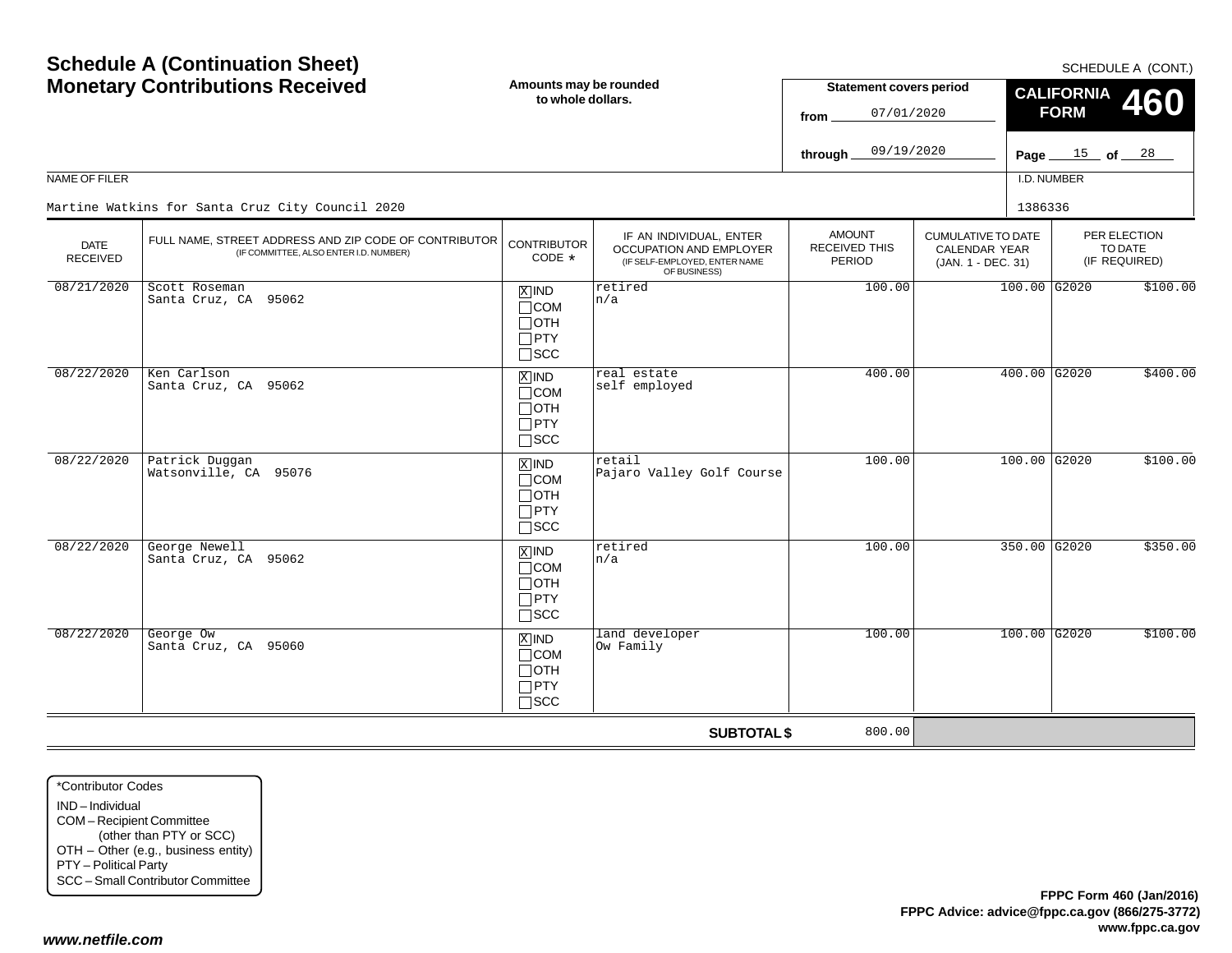| <b>Schedule A (Continuation Sheet)</b><br><b>Monetary Contributions Received</b><br>NAME OF FILER<br>Martine Watkins for Santa Cruz City Council 2020 |                                                                                                 | Amounts may be rounded<br>to whole dollars.                                       |                                                                                                     | <b>Statement covers period</b><br>07/01/2020<br>from<br>09/19/2020<br>through. |                                                                         |         | SCHEDULE A (CONT.)<br><b>CALIFORNIA</b><br><b>460</b><br><b>FORM</b><br>$16$ of $28$<br>Page $\_\$<br>I.D. NUMBER |          |  |
|-------------------------------------------------------------------------------------------------------------------------------------------------------|-------------------------------------------------------------------------------------------------|-----------------------------------------------------------------------------------|-----------------------------------------------------------------------------------------------------|--------------------------------------------------------------------------------|-------------------------------------------------------------------------|---------|-------------------------------------------------------------------------------------------------------------------|----------|--|
|                                                                                                                                                       |                                                                                                 |                                                                                   |                                                                                                     |                                                                                |                                                                         | 1386336 |                                                                                                                   |          |  |
| <b>DATE</b><br><b>RECEIVED</b>                                                                                                                        | FULL NAME, STREET ADDRESS AND ZIP CODE OF CONTRIBUTOR<br>(IF COMMITTEE, ALSO ENTER I.D. NUMBER) | <b>CONTRIBUTOR</b><br>CODE *                                                      | IF AN INDIVIDUAL, ENTER<br>OCCUPATION AND EMPLOYER<br>(IF SELF-EMPLOYED, ENTER NAME<br>OF BUSINESS) | <b>AMOUNT</b><br>RECEIVED THIS<br>PERIOD                                       | <b>CUMULATIVE TO DATE</b><br><b>CALENDAR YEAR</b><br>(JAN. 1 - DEC. 31) |         | PER ELECTION<br>TO DATE<br>(IF REQUIRED)                                                                          |          |  |
| 08/22/2020                                                                                                                                            | Brandon Proctor<br>Santa Cruz, CA 95062                                                         | $\overline{X}$ IND<br>$\Box$ COM<br>$\Box$ OTH<br>$\Box$ PTY<br>$\Box$ scc        | teacher<br>SC COE                                                                                   | 400.00                                                                         |                                                                         |         | $400.00$ G2020                                                                                                    | \$400.00 |  |
| 08/22/2020                                                                                                                                            | Janet Reed<br>Santa Cruz,, CA 95060                                                             | $X$ IND<br>$\Box$ COM<br>$\Box$ OTH<br>$\Box$ PTY<br>$\square$ scc                | retired<br>n/a                                                                                      | 100.00                                                                         |                                                                         |         | $200.00$ G2020                                                                                                    | \$200.00 |  |
| 08/22/2020                                                                                                                                            | David Terrazas<br>Santa Cruz, CA 95060                                                          | $\overline{X}$ IND<br>$\Box$ COM<br>$\Box$ OTH<br>$\Box$ PTY<br>$\Box$ scc        | attorney<br>Brereton Law Offices                                                                    | 150.00                                                                         |                                                                         |         | 150.00 G2020                                                                                                      | \$150.00 |  |
| 08/22/2020                                                                                                                                            | Anne Watkins<br>Aptos, CA 95003                                                                 | $\boxed{\text{X}}$ IND<br>$\Box$ COM<br>$\Box$ OTH<br>$\Box$ PTY<br>$\square$ scc | consultant<br>self employed                                                                         | 400.00                                                                         |                                                                         |         | $400.00$ G2020                                                                                                    | \$400.00 |  |
| 08/26/2020                                                                                                                                            | Al Crevello<br>Soquel, CA 95073                                                                 | $X$ IND<br>$\Box$ COM<br>$\Box$ OTH<br>$\Box$ PTY<br>$\Box$ SCC                   | retired<br>n/a                                                                                      | 250.00                                                                         |                                                                         |         | $250.00$ G2020                                                                                                    | \$250.00 |  |
|                                                                                                                                                       |                                                                                                 |                                                                                   | <b>SUBTOTAL \$</b>                                                                                  | 1,300.00                                                                       |                                                                         |         |                                                                                                                   |          |  |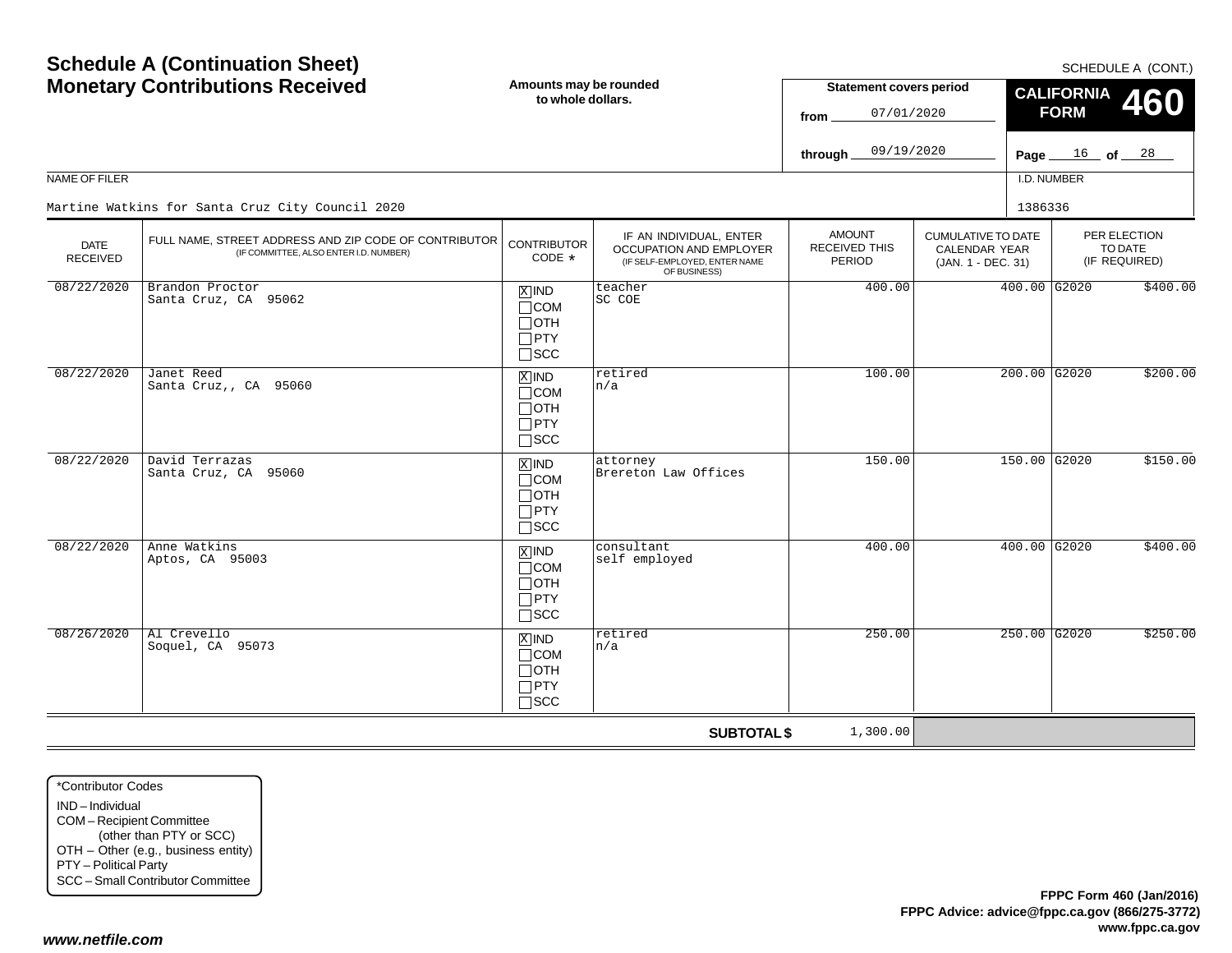|                                | <b>Monetary Contributions Received</b>                                                          | Amounts may be rounded<br>to whole dollars.                                   |                                                                                                     | <b>Statement covers period</b><br>from          | 07/01/2020                                                       |             | <b>CALIFORNIA</b><br><b>460</b><br><b>FORM</b> |                                          |  |
|--------------------------------|-------------------------------------------------------------------------------------------------|-------------------------------------------------------------------------------|-----------------------------------------------------------------------------------------------------|-------------------------------------------------|------------------------------------------------------------------|-------------|------------------------------------------------|------------------------------------------|--|
|                                |                                                                                                 |                                                                               |                                                                                                     | 09/19/2020<br>through_                          |                                                                  |             | Page $17$ of $28$                              |                                          |  |
| <b>NAME OF FILER</b>           |                                                                                                 |                                                                               |                                                                                                     |                                                 |                                                                  | I.D. NUMBER |                                                |                                          |  |
|                                | Martine Watkins for Santa Cruz City Council 2020                                                |                                                                               |                                                                                                     |                                                 |                                                                  | 1386336     |                                                |                                          |  |
| <b>DATE</b><br><b>RECEIVED</b> | FULL NAME, STREET ADDRESS AND ZIP CODE OF CONTRIBUTOR<br>(IF COMMITTEE, ALSO ENTER I.D. NUMBER) | <b>CONTRIBUTOR</b><br>CODE $*$                                                | IF AN INDIVIDUAL, ENTER<br>OCCUPATION AND EMPLOYER<br>(IF SELF-EMPLOYED, ENTER NAME<br>OF BUSINESS) | <b>AMOUNT</b><br><b>RECEIVED THIS</b><br>PERIOD | <b>CUMULATIVE TO DATE</b><br>CALENDAR YEAR<br>(JAN. 1 - DEC. 31) |             |                                                | PER ELECTION<br>TO DATE<br>(IF REQUIRED) |  |
| 08/26/2020                     | Roberta Hunter<br>Santa Cruz, CA 95060                                                          | $X$ IND<br>$\Box$ COM<br>$\Box$ OTH<br>$\sqcap$ PTY<br>$\square$ SCC          | financial advisor<br>WaveCrest Wealth<br>Management                                                 | 400.00                                          |                                                                  |             | 400.00 G2020                                   | \$400.00                                 |  |
| 08/26/2020                     | Renee Golder for City Council (ID# 1423339)<br>Santa Cruz, CA 95060                             | $\Box$ IND<br>$\overline{X}$ COM<br>$\Box$ OTH<br>$\Box$ PTY<br>$\square$ SCC |                                                                                                     | 100.00                                          |                                                                  |             | $100.00$ G2020                                 | \$100.00                                 |  |
| 08/31/2020                     | Casey Beyer<br>Aptos, CA 95003                                                                  | $X$ IND<br>$\Box$ COM<br>$\Box$ oth<br>$\Box$ PTY<br>$\sqcap$ scc             | CEO<br>SC County Chamber of<br>Commerce                                                             | 100.00                                          |                                                                  |             | $100.00$ G2020                                 | \$100.00                                 |  |
| 08/31/2020                     | Neal Coonerty<br>Santa Cruz, CA 95060                                                           | $X$ IND<br>$\Box$ COM<br>$\Box$ OTH<br>$\Box$ PTY<br>$\square$ scc            | retired<br>n/a                                                                                      | 100.00                                          |                                                                  |             | 100.00 G2020                                   | \$100.00                                 |  |
| 08/31/2020                     | Gary Filizetti<br>Milpitas, CA 95035                                                            | $X$ IND<br>$\Box$ COM<br>$\Box$ oth<br>$\Box$ PTY<br>$\sqcap$ SCC             | contractor<br>Devcon Construction                                                                   | 200.00                                          |                                                                  |             | $200.00$ G2020                                 | \$200.00                                 |  |
|                                |                                                                                                 |                                                                               | <b>SUBTOTAL \$</b>                                                                                  | 900.00                                          |                                                                  |             |                                                |                                          |  |

\*Contributor CodesIND – Individual COM – Recipient Committee (other than PTY or SCC) OTH – Other (e.g., business entity) PTY – Political Party SCC – Small Contributor Committee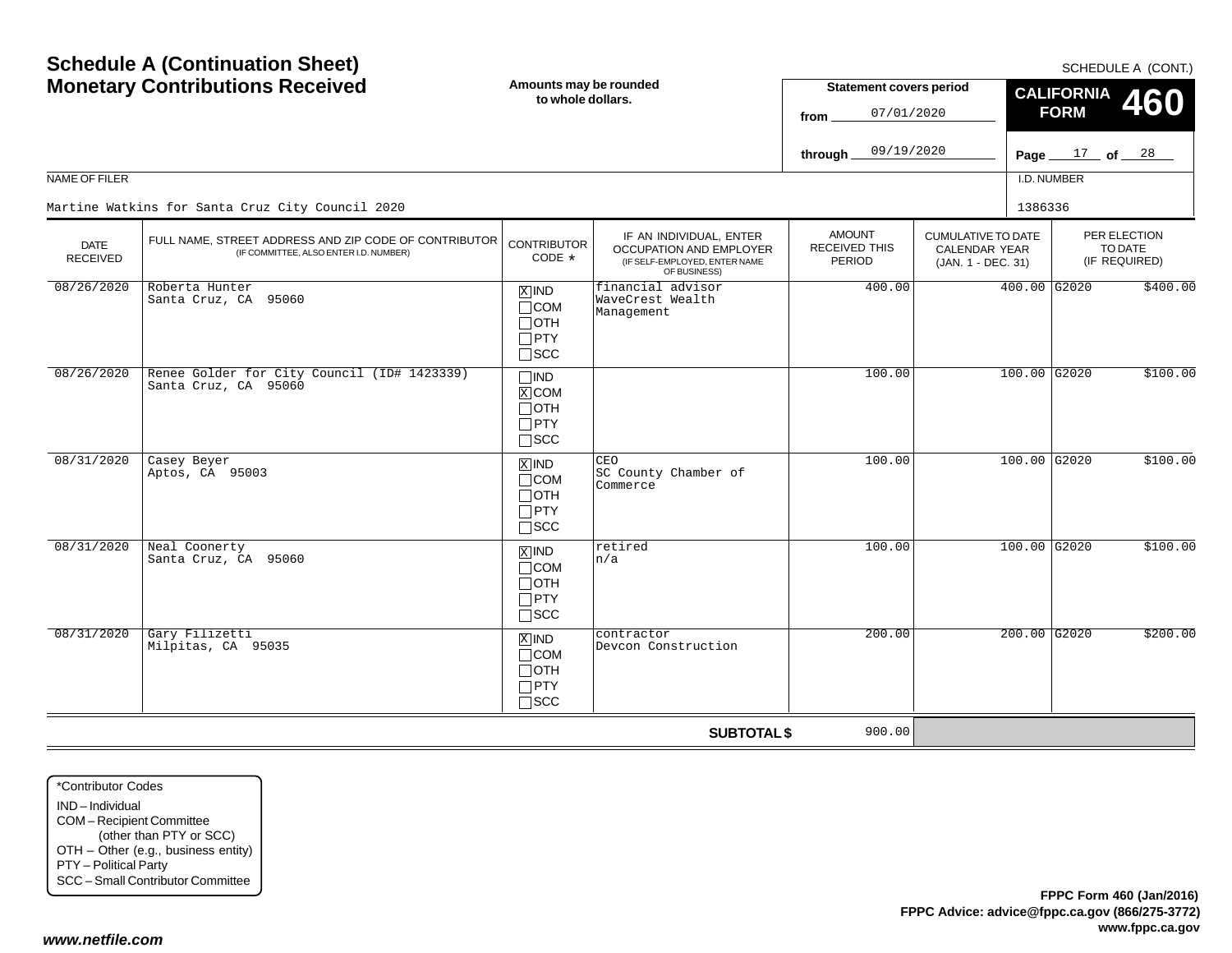| <b>Schedule A (Continuation Sheet)</b><br><b>Monetary Contributions Received</b><br>NAME OF FILER |                                                                                                 | Amounts may be rounded<br>to whole dollars.                                       |                                                                                                     | <b>Statement covers period</b><br>07/01/2020<br>from<br>09/19/2020<br>through |                                                                         |         | SCHEDULE A (CONT.)<br><b>CALIFORNIA</b><br><b>460</b><br><b>FORM</b><br>$18$ of $28$<br>Page $\equiv$<br>I.D. NUMBER |          |  |
|---------------------------------------------------------------------------------------------------|-------------------------------------------------------------------------------------------------|-----------------------------------------------------------------------------------|-----------------------------------------------------------------------------------------------------|-------------------------------------------------------------------------------|-------------------------------------------------------------------------|---------|----------------------------------------------------------------------------------------------------------------------|----------|--|
|                                                                                                   | Martine Watkins for Santa Cruz City Council 2020                                                |                                                                                   |                                                                                                     |                                                                               |                                                                         | 1386336 |                                                                                                                      |          |  |
| <b>DATE</b><br><b>RECEIVED</b>                                                                    | FULL NAME, STREET ADDRESS AND ZIP CODE OF CONTRIBUTOR<br>(IF COMMITTEE, ALSO ENTER I.D. NUMBER) | <b>CONTRIBUTOR</b><br>CODE *                                                      | IF AN INDIVIDUAL, ENTER<br>OCCUPATION AND EMPLOYER<br>(IF SELF-EMPLOYED, ENTER NAME<br>OF BUSINESS) | <b>AMOUNT</b><br>RECEIVED THIS<br>PERIOD                                      | <b>CUMULATIVE TO DATE</b><br><b>CALENDAR YEAR</b><br>(JAN. 1 - DEC. 31) |         | PER ELECTION<br>TO DATE<br>(IF REQUIRED)                                                                             |          |  |
| 08/31/2020                                                                                        | Victor Gomez<br>Hollister, CA 95023                                                             | $\overline{X}$ IND<br>$\Box$ COM<br>$\Box$ OTH<br>$\Box$ PTY<br>$\square$ SCC     | consultant<br>Pinnacle Stategy                                                                      | 400.00                                                                        |                                                                         |         | $400.00$ G2020                                                                                                       | \$400.00 |  |
| 08/31/2020                                                                                        | Eric Grodberg<br>Santa Cruz, CA 95060                                                           | $\overline{X}$ IND<br>$\Box$ COM<br>$\Box$ OTH<br>$\Box$ PTY<br>$\square$ scc     | handyman<br>self employed                                                                           | 400.00                                                                        |                                                                         |         | $400.00$ G2020                                                                                                       | \$400.00 |  |
| 08/31/2020                                                                                        | George Jarrow<br>Santa Cruz, CA 95060                                                           | $\overline{X}$ IND<br>$\Box$ COM<br>$\Box$ OTH<br>$\Box$ PTY<br>$\Box$ scc        | retired<br>n/a                                                                                      | 200.00                                                                        |                                                                         |         | 200.00 G2020                                                                                                         | \$200.00 |  |
| 08/31/2020                                                                                        | Susan Karon<br>Santa Cruz, CA 95060                                                             | $\boxed{\text{X}}$ IND<br>$\Box$ COM<br>$\Box$ OTH<br>$\Box$ PTY<br>$\square$ scc | property manager<br>self employed                                                                   | 200.00                                                                        |                                                                         |         | $200.00$ G2020                                                                                                       | \$200.00 |  |
| 08/31/2020                                                                                        | Richard Kezirian<br>Pacific Grove, CA 93950                                                     | $X$ IND<br>$\Box$ COM<br>$\Box$ OTH<br>$\Box$ PTY<br>$\Box$ SCC                   | retired<br>n/a                                                                                      | 200.00                                                                        |                                                                         |         | $200.00$ G2020                                                                                                       | \$200.00 |  |
|                                                                                                   |                                                                                                 |                                                                                   | <b>SUBTOTAL \$</b>                                                                                  | 1,400.00                                                                      |                                                                         |         |                                                                                                                      |          |  |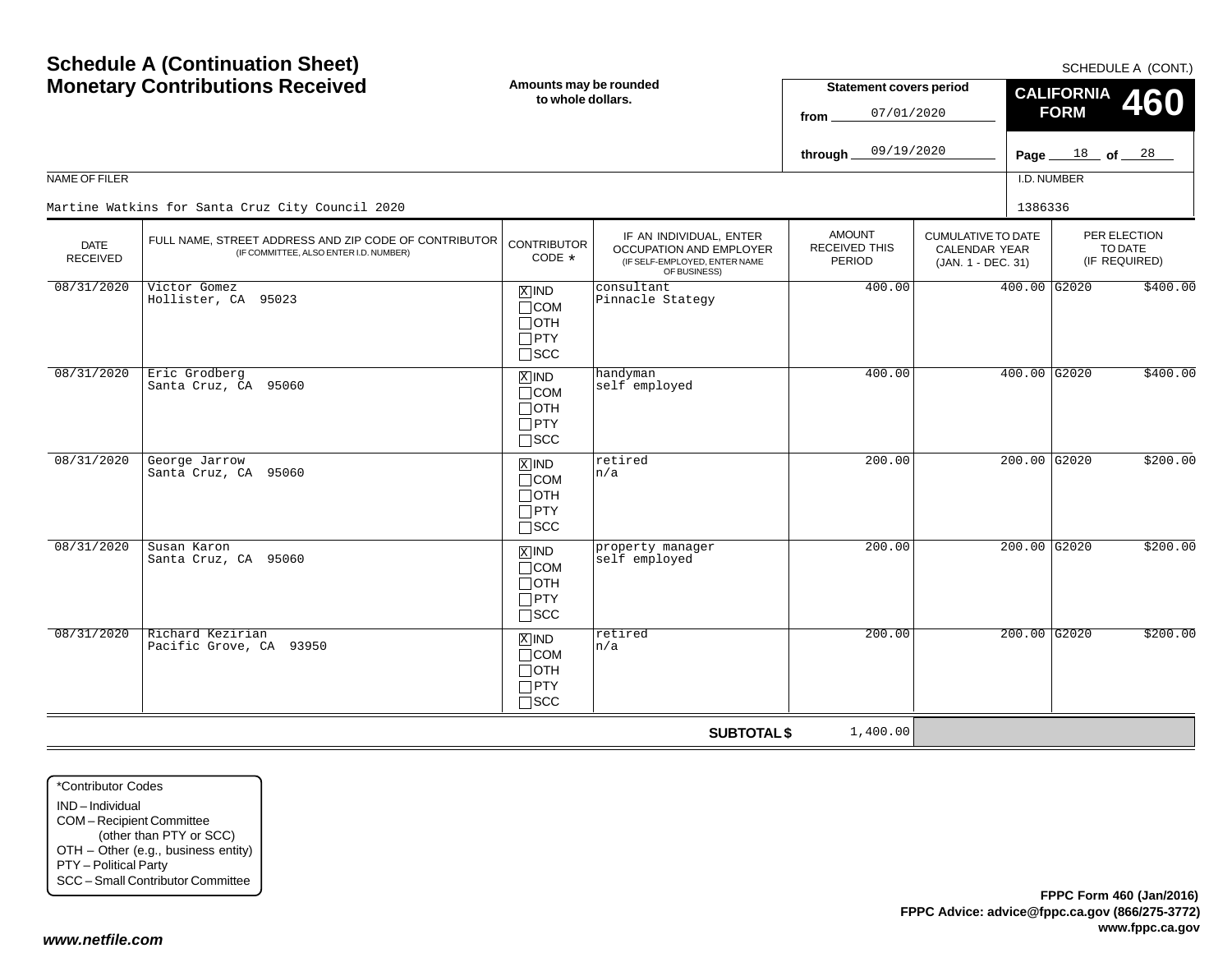$SCHFDUI F A (CONT)$ 

|                                | <b>Monetary Contributions Received</b>                                                          |                                                                               | Amounts may be rounded<br>to whole dollars.                                                         |                                          | <b>Statement covers period</b><br>07/01/2020                     | <b>CALIFORNIA</b><br><b>460</b><br><b>FORM</b> |                   |                                          |
|--------------------------------|-------------------------------------------------------------------------------------------------|-------------------------------------------------------------------------------|-----------------------------------------------------------------------------------------------------|------------------------------------------|------------------------------------------------------------------|------------------------------------------------|-------------------|------------------------------------------|
|                                |                                                                                                 |                                                                               |                                                                                                     | 09/19/2020<br>through.                   |                                                                  |                                                | Page $19$ of $28$ |                                          |
| NAME OF FILER                  |                                                                                                 |                                                                               |                                                                                                     |                                          |                                                                  | I.D. NUMBER                                    |                   |                                          |
|                                | Martine Watkins for Santa Cruz City Council 2020                                                |                                                                               |                                                                                                     |                                          |                                                                  | 1386336                                        |                   |                                          |
| <b>DATE</b><br><b>RECEIVED</b> | FULL NAME, STREET ADDRESS AND ZIP CODE OF CONTRIBUTOR<br>(IF COMMITTEE, ALSO ENTER I.D. NUMBER) | <b>CONTRIBUTOR</b><br>CODE $*$                                                | IF AN INDIVIDUAL, ENTER<br>OCCUPATION AND EMPLOYER<br>(IF SELF-EMPLOYED, ENTER NAME<br>OF BUSINESS) | <b>AMOUNT</b><br>RECEIVED THIS<br>PERIOD | <b>CUMULATIVE TO DATE</b><br>CALENDAR YEAR<br>(JAN. 1 - DEC. 31) |                                                |                   | PER ELECTION<br>TO DATE<br>(IF REQUIRED) |
| 08/31/2020                     | Joshua Mader<br>Santa Cruz, CA 95060                                                            | $X$ IND<br>$\Box$ COM<br>$\Box$ oth<br>$\Box$ PTY<br>$\square$ SCC            | <b>UKN</b><br>UKN                                                                                   | 100.00                                   |                                                                  | $100.00$ G2020                                 |                   | \$100.00                                 |
| 08/31/2020                     | Tom Manheim<br>Santa Cruz, CA 95060                                                             | $\overline{X}$ IND<br>$\Box$ COM<br>$\Box$ OTH<br>$\Box$ PTY<br>$\square$ scc | retired<br>n/a                                                                                      | 150.00                                   |                                                                  | 150.00 G2020                                   |                   | \$150.00                                 |
| 08/31/2020                     | George Newell<br>Santa Cruz, CA 95062                                                           | $X$ IND<br>$\Box$ COM<br>$\Box$ OTH<br>$\Box$ PTY<br>$\square$ SCC            | retired<br>n/a                                                                                      | 250.00                                   |                                                                  | 350.00 G2020                                   |                   | \$350.00                                 |
| 08/31/2020                     | Larry Pearson<br>Santa Cruz, CA 95065                                                           | $X$ IND<br>$\Box$ COM<br>$\Box$ OTH<br>$\Box$ PTY<br>$\square$ SCC            | owner<br>Pacific Cookie Co                                                                          | 100.00                                   |                                                                  | $100.00$ G2020                                 |                   | \$100.00                                 |
| 08/31/2020                     | Rowland Rebele<br>Santa Cruz, CA 95065                                                          | $X$ IND<br>$\Box$ COM<br>$\Box$ OTH<br>$\Box$ PTY<br>$\sqcap$ scc             | retired<br>n/a                                                                                      | 200.00                                   |                                                                  | $200.00$ G2020                                 |                   | \$200.00                                 |
|                                |                                                                                                 |                                                                               | <b>SUBTOTAL \$</b>                                                                                  | 800.00                                   |                                                                  |                                                |                   |                                          |

\*Contributor CodesIND – IndividualCOM – Recipient Committee (other than PTY or SCC) OTH – Other (e.g., business entity) PTY – Political Party SCC – Small Contributor Committee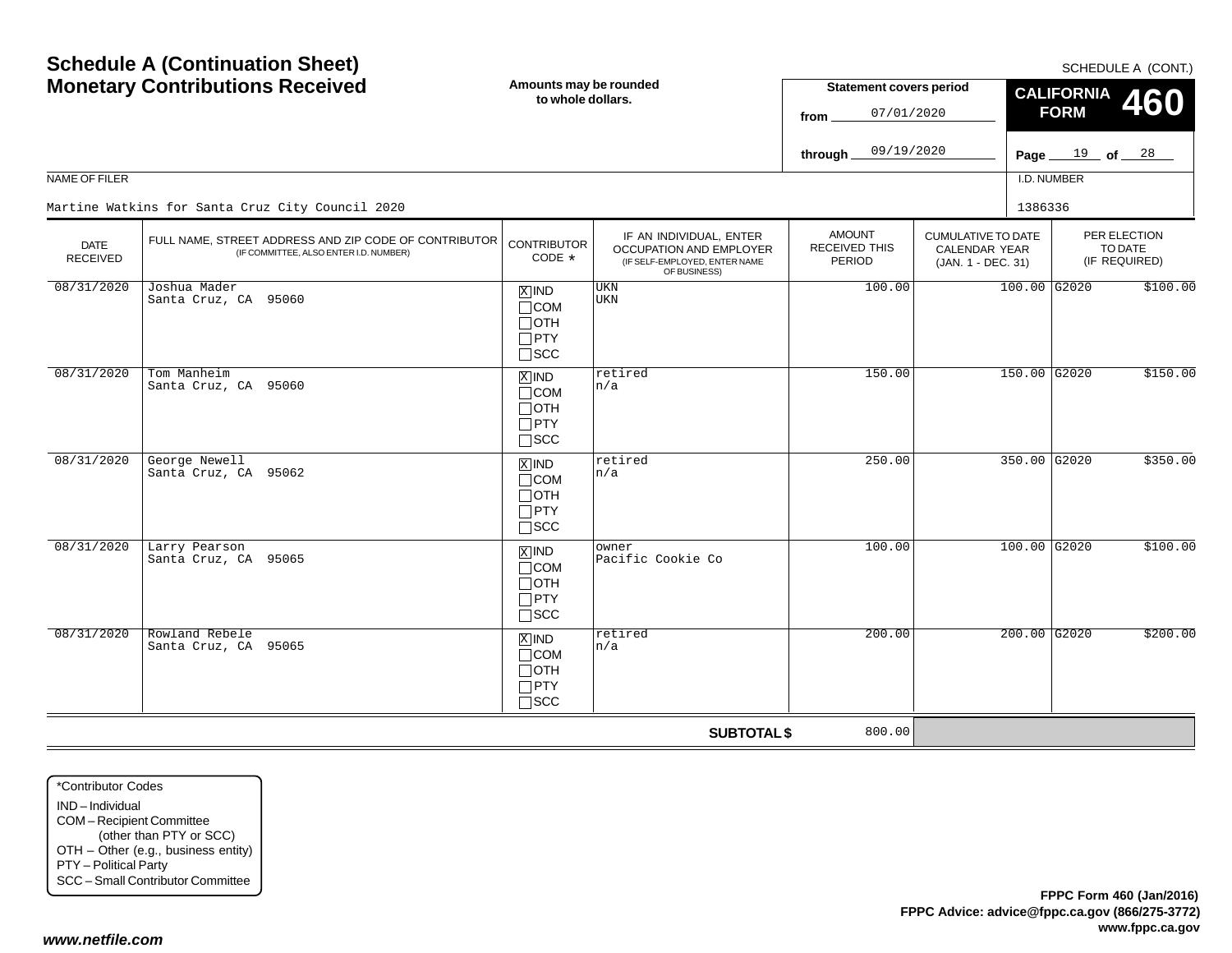| <b>NAME OF FILER</b>    | <b>Schedule A (Continuation Sheet)</b><br><b>Monetary Contributions Received</b>                                                                    | Amounts may be rounded<br>to whole dollars.                                       |                                                                                                     | <b>Statement covers period</b><br>07/01/2020<br>from<br>09/19/2020<br>through |                                                                         | <b>CALIFORNIA</b><br><b>FORM</b><br>Page $_{-}$<br>I.D. NUMBER | SCHEDULE A (CONT.)<br><b>460</b><br>$\frac{20}{100}$ of $\frac{28}{100}$ |
|-------------------------|-----------------------------------------------------------------------------------------------------------------------------------------------------|-----------------------------------------------------------------------------------|-----------------------------------------------------------------------------------------------------|-------------------------------------------------------------------------------|-------------------------------------------------------------------------|----------------------------------------------------------------|--------------------------------------------------------------------------|
| DATE<br><b>RECEIVED</b> | Martine Watkins for Santa Cruz City Council 2020<br>FULL NAME, STREET ADDRESS AND ZIP CODE OF CONTRIBUTOR<br>(IF COMMITTEE, ALSO ENTER I.D. NUMBER) | <b>CONTRIBUTOR</b><br>CODE *                                                      | IF AN INDIVIDUAL, ENTER<br>OCCUPATION AND EMPLOYER<br>(IF SELF-EMPLOYED, ENTER NAME<br>OF BUSINESS) | <b>AMOUNT</b><br>RECEIVED THIS<br>PERIOD                                      | <b>CUMULATIVE TO DATE</b><br><b>CALENDAR YEAR</b><br>(JAN. 1 - DEC. 31) | 1386336                                                        | PER ELECTION<br>TO DATE<br>(IF REQUIRED)                                 |
| 08/31/2020              | Reggie Watkins<br>Oakland, CA 94602                                                                                                                 | $X$ IND<br>$\Box$ COM<br>$\Box$ OTH<br>$\Box$ PTY<br>$\square$ SCC                | retired<br>n/a                                                                                      | 400.00                                                                        |                                                                         | 400.00 G2020                                                   | \$400.00                                                                 |
| 09/02/2020              | Katherine Roberts<br>Santa Cruz, CA 95060                                                                                                           | $\boxed{\text{X}}$ IND<br>$\Box$ COM<br>$\Box$ OTH<br>$\Box$ PTY<br>$\square$ scc | exec director<br>MB Economic Partnership                                                            | 100.00                                                                        |                                                                         | $100.00$ G2020                                                 | \$100.00                                                                 |
| 09/03/2020              | Jack Dilles<br>Scotts Valley, CA 95066                                                                                                              | $\overline{X}$ IND<br>$\Box$ COM<br>$\Box$ OTH<br>$\Box$ PTY<br>$\Box$ scc        | city council member<br>City of Scotts Valley                                                        | 100.00                                                                        |                                                                         | 100.00 G2020                                                   | \$100.00                                                                 |
| 09/03/2020              | Elizabeth McCarty<br>Santa Cruz, CA 95065                                                                                                           | $\boxed{\text{X}}$ IND<br>$\Box$ COM<br>$\Box$ OTH<br>$\Box$ PTY<br>$\square$ scc | retired<br>n/a                                                                                      | 100.00                                                                        |                                                                         | 100.00 G2020                                                   | \$100.00                                                                 |
| 09/03/2020              | Barbara Sprenger<br>Felton, CA 95018                                                                                                                | $X$ IND<br>$\Box$ COM<br>$\Box$ OTH<br>$\Box$ PTY<br>$\Box$ SCC                   | manager<br>Satellite Centers                                                                        | 100.00                                                                        |                                                                         | $100.00$ G2020                                                 | \$100.00                                                                 |
|                         |                                                                                                                                                     |                                                                                   | <b>SUBTOTAL \$</b>                                                                                  | 800.00                                                                        |                                                                         |                                                                |                                                                          |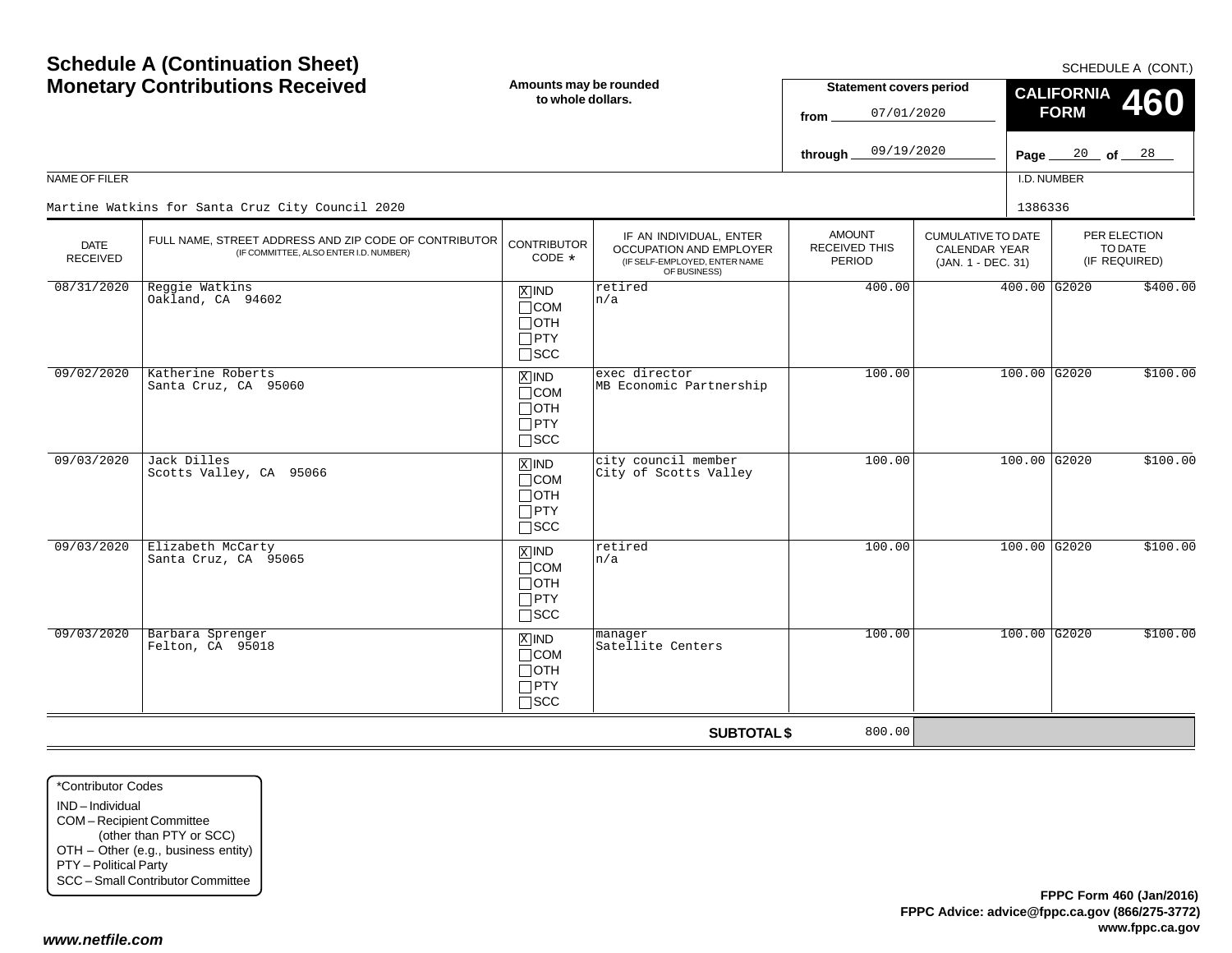|                                | <b>Schedule A (Continuation Sheet)</b><br><b>Monetary Contributions Received</b>                | Amounts may be rounded<br>to whole dollars.                                       |                                                                                                            | <b>Statement covers period</b>              |                                                                         |                | <b>CALIFORNIA</b>                | SCHEDULE A (CONT.)<br><b>460</b>         |
|--------------------------------|-------------------------------------------------------------------------------------------------|-----------------------------------------------------------------------------------|------------------------------------------------------------------------------------------------------------|---------------------------------------------|-------------------------------------------------------------------------|----------------|----------------------------------|------------------------------------------|
|                                |                                                                                                 |                                                                                   |                                                                                                            | 07/01/2020<br>from<br>09/19/2020<br>through |                                                                         |                | <b>FORM</b><br>Page $21$ of $28$ |                                          |
| NAME OF FILER                  |                                                                                                 |                                                                                   |                                                                                                            |                                             |                                                                         | I.D. NUMBER    |                                  |                                          |
|                                | Martine Watkins for Santa Cruz City Council 2020                                                |                                                                                   |                                                                                                            |                                             |                                                                         | 1386336        |                                  |                                          |
| <b>DATE</b><br><b>RECEIVED</b> | FULL NAME, STREET ADDRESS AND ZIP CODE OF CONTRIBUTOR<br>(IF COMMITTEE, ALSO ENTER I.D. NUMBER) | <b>CONTRIBUTOR</b><br>CODE *                                                      | IF AN INDIVIDUAL, ENTER<br><b>OCCUPATION AND EMPLOYER</b><br>(IF SELF-EMPLOYED, ENTER NAME<br>OF BUSINESS) | <b>AMOUNT</b><br>RECEIVED THIS<br>PERIOD    | <b>CUMULATIVE TO DATE</b><br><b>CALENDAR YEAR</b><br>(JAN. 1 - DEC. 31) |                |                                  | PER ELECTION<br>TO DATE<br>(IF REQUIRED) |
| 09/04/2020                     | Justin Watkins<br>Oakland, CA 94610                                                             | $\overline{X}$ IND<br>$\Box$ COM<br>$\Box$ OTH<br>$\Box$ PTY<br>$\square$ SCC     | public health planner<br>San Mateo County                                                                  | 200.00                                      |                                                                         | $400.00$ G2020 |                                  | \$400.00                                 |
| 09/05/2020                     | Brian Simmons<br>Marina, CA 93933                                                               | $\overline{X}$ IND<br>$\Box$ COM<br>$\Box$ OTH<br>$\Box$ PTY<br>$\square$ SCC     | professor<br><b>CSUMB</b>                                                                                  | 100.00                                      |                                                                         | $100.00$ G2020 |                                  | \$100.00                                 |
| 09/06/2020                     | David Baskin<br>Santa Cruz, CA 95060                                                            | $\overline{X}$ IND<br>$\Box$ COM<br>$\Box$ OTH<br>$\Box$ PTY<br>$\square$ SCC     | retired<br>n/a                                                                                             | 200.00                                      |                                                                         | 200.00 G2020   |                                  | \$200.00                                 |
| 09/11/2020                     | Marvin Christie<br>Santa Cruz, CA 95065                                                         | $\boxed{\text{X}}$ IND<br>$\Box$ COM<br>$\Box$ OTH<br>$\Box$ PTY<br>$\square$ scc | real estate broker<br>Anderson Christie Real<br>Estate                                                     | 200.00                                      |                                                                         | $200.00$ G2020 |                                  | \$200.00                                 |
| 09/11/2020                     | Doug Erickson<br>Santa Cruz,, CA 95060                                                          | $X$ IND<br>$\Box$ COM<br>$\Box$ OTH<br>$\Box$ PTY<br>$\Box$ SCC                   | community builder<br>SC Works                                                                              | 50.00                                       |                                                                         | $100.00$ G2020 |                                  | \$100.00                                 |
|                                |                                                                                                 |                                                                                   | <b>SUBTOTAL \$</b>                                                                                         | 750.00                                      |                                                                         |                |                                  |                                          |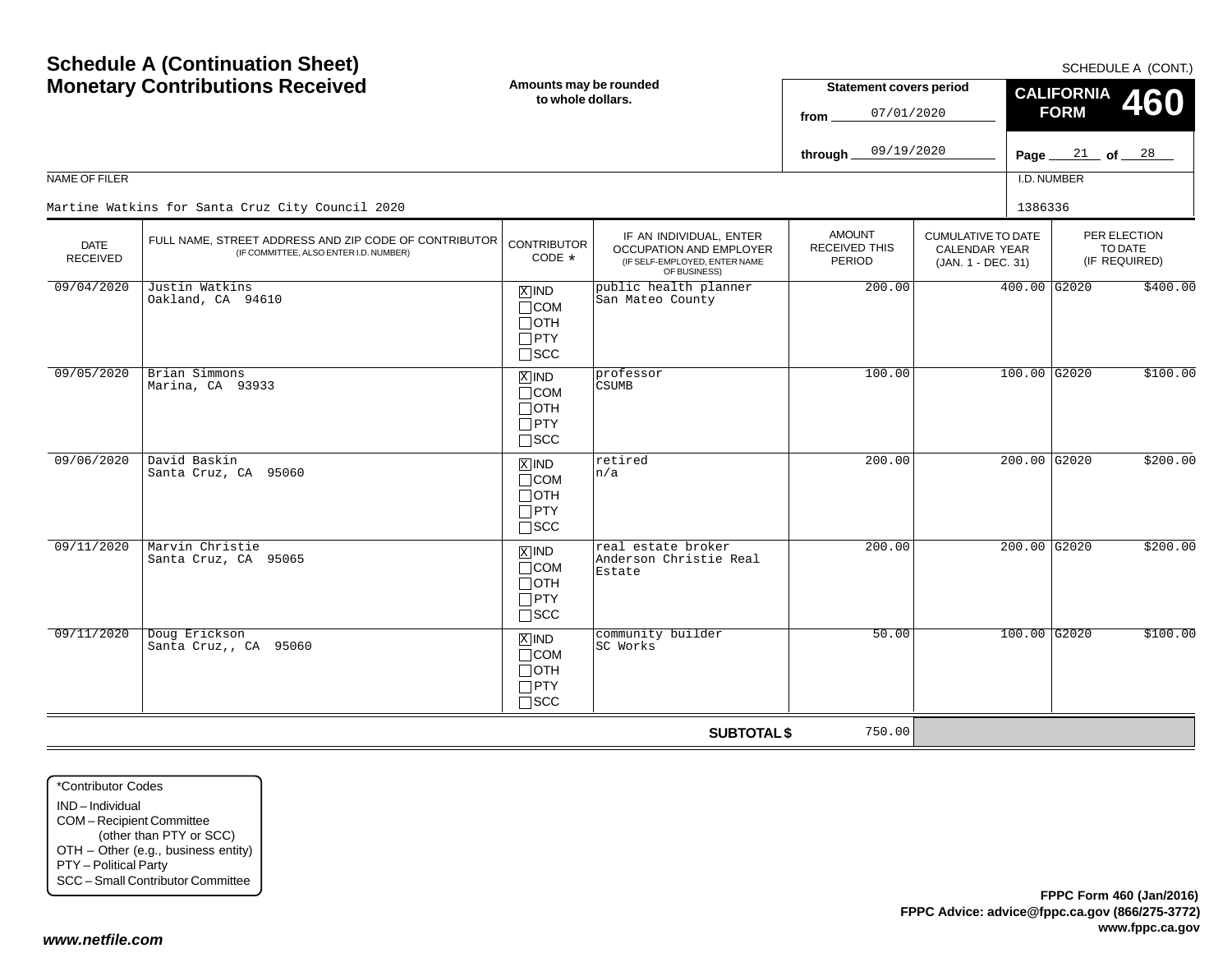|                                | <b>Schedule A (Continuation Sheet)</b><br><b>Monetary Contributions Received</b>                | Amounts may be rounded<br>to whole dollars.                             |                                                                                                     | <b>Statement covers period</b><br>07/01/2020<br>from<br>09/19/2020<br>through |                                                                  | <b>CALIFORNIA</b><br><b>FORM</b><br>Page __ | SCHEDULE A (CONT.)<br>460<br>22 of 28    |
|--------------------------------|-------------------------------------------------------------------------------------------------|-------------------------------------------------------------------------|-----------------------------------------------------------------------------------------------------|-------------------------------------------------------------------------------|------------------------------------------------------------------|---------------------------------------------|------------------------------------------|
| NAME OF FILER                  | Martine Watkins for Santa Cruz City Council 2020                                                |                                                                         |                                                                                                     |                                                                               |                                                                  | I.D. NUMBER<br>1386336                      |                                          |
| <b>DATE</b><br><b>RECEIVED</b> | FULL NAME, STREET ADDRESS AND ZIP CODE OF CONTRIBUTOR<br>(IF COMMITTEE, ALSO ENTER I.D. NUMBER) | <b>CONTRIBUTOR</b><br>CODE *                                            | IF AN INDIVIDUAL, ENTER<br>OCCUPATION AND EMPLOYER<br>(IF SELF-EMPLOYED, ENTER NAME<br>OF BUSINESS) | <b>AMOUNT</b><br><b>RECEIVED THIS</b><br><b>PERIOD</b>                        | <b>CUMULATIVE TO DATE</b><br>CALENDAR YEAR<br>(JAN. 1 - DEC. 31) |                                             | PER ELECTION<br>TO DATE<br>(IF REQUIRED) |
| 09/11/2020                     | Manuel Prado<br>Santa Cruz, CA 95060                                                            | $X$ IND<br>$\Box$ COM<br>⊟отн<br>$\Box$ PTY<br>$\square$ SCC            | <b>CEO</b><br>Viva Transcription                                                                    | 400.00                                                                        |                                                                  | $400.00$ G2020                              | \$400.00                                 |
| 09/12/2020                     | Hollie Locatelli<br>Santa Cruz, CA 95060                                                        | $X$ IND<br>$\Box$ COM<br>$\Box$ oth<br>$\Box$ PTY<br>$\Box$ scc         | bookkeeper<br>self employed                                                                         | 100.00                                                                        |                                                                  | $100.00$ G2020                              | \$100.00                                 |
| 09/14/2020                     | Marta Beckwith<br>Santa Cruz, CA 95060                                                          | $X$ IND<br>$\sqcap$ COM<br>$\Box$ oth<br>$\Box$ PTY<br>$\sqcap$ scc     | lawyer<br>Techsea Law                                                                               | 200.00                                                                        |                                                                  | $200.00$ G2020                              | \$200.00                                 |
| 09/14/2020                     | Angela Chesnut<br>Santa Cruz, CA 95060                                                          | $\overline{X}$ IND<br>$\Box$ COM<br>⊓отн<br>$\Box$ PTY<br>$\square$ SCC | analyst<br>SC County                                                                                | 100.00                                                                        |                                                                  | $100.00$ G2020                              | \$100.00                                 |
| 09/14/2020                     | Steve Miller<br>Santa Cruz, CA 95060                                                            | $X$ IND<br>$\Box$ COM<br>$\sqcap$ OTH<br>$\Box$ PTY<br>$\sqcap$ scc     | retired<br>n/a                                                                                      | 100.00                                                                        |                                                                  | $100.00$ G <sub>2020</sub>                  | \$100.00                                 |
|                                |                                                                                                 |                                                                         | <b>SUBTOTAL \$</b>                                                                                  | 900.00                                                                        |                                                                  |                                             |                                          |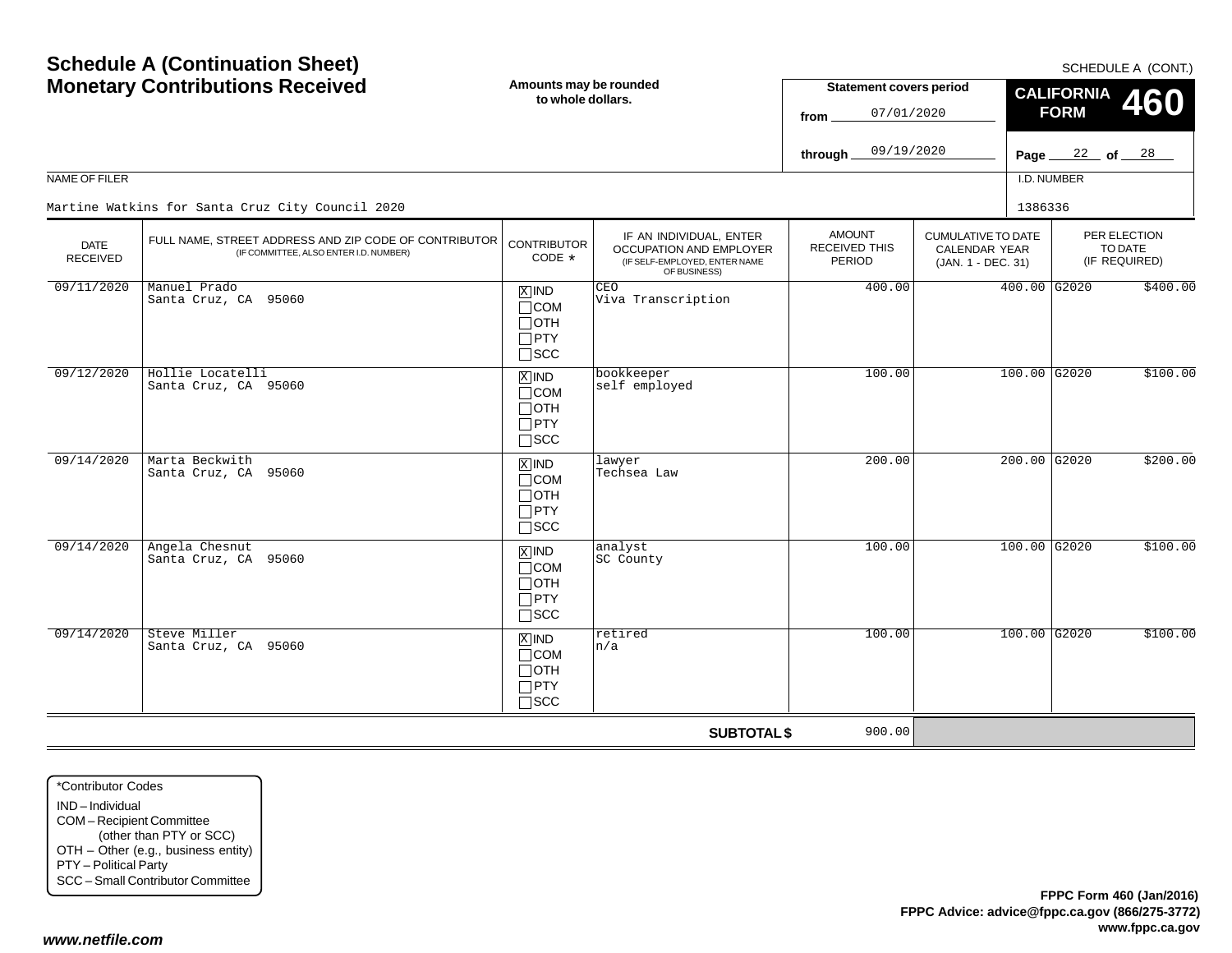| NAME OF FILER                  | <b>Schedule A (Continuation Sheet)</b><br><b>Monetary Contributions Received</b>                | Amounts may be rounded<br>to whole dollars.                        |                                                                                                     | <b>Statement covers period</b><br>07/01/2020<br>from<br>09/19/2020<br>through |                                                                  | <b>CALIFORNIA</b><br><b>FORM</b><br>Page $\frac{23}{ }$ of $\frac{28}{ }$<br>I.D. NUMBER | SCHEDULE A (CONT.)<br>460                |
|--------------------------------|-------------------------------------------------------------------------------------------------|--------------------------------------------------------------------|-----------------------------------------------------------------------------------------------------|-------------------------------------------------------------------------------|------------------------------------------------------------------|------------------------------------------------------------------------------------------|------------------------------------------|
|                                | Martine Watkins for Santa Cruz City Council 2020                                                |                                                                    |                                                                                                     |                                                                               |                                                                  | 1386336                                                                                  |                                          |
| <b>DATE</b><br><b>RECEIVED</b> | FULL NAME, STREET ADDRESS AND ZIP CODE OF CONTRIBUTOR<br>(IF COMMITTEE, ALSO ENTER I.D. NUMBER) | <b>CONTRIBUTOR</b><br>CODE $*$                                     | IF AN INDIVIDUAL, ENTER<br>OCCUPATION AND EMPLOYER<br>(IF SELF-EMPLOYED, ENTER NAME<br>OF BUSINESS) | <b>AMOUNT</b><br><b>RECEIVED THIS</b><br>PERIOD                               | <b>CUMULATIVE TO DATE</b><br>CALENDAR YEAR<br>(JAN. 1 - DEC. 31) |                                                                                          | PER ELECTION<br>TO DATE<br>(IF REQUIRED) |
| 09/17/2020                     | Richard Robinson<br>Santa Cruz, CA 95060                                                        | $X$ IND<br>$\Box$ COM<br>$\Box$ OTH<br>$\Box$ PTY<br>$\sqcap$ scc  | dentist<br>SC Dental Group                                                                          | 100.00                                                                        |                                                                  | 100.00 G2020                                                                             | \$100.00                                 |
| 09/17/2020                     | Robert Stone<br>Santa Cruz, CA 95060                                                            | $X$ IND<br>$\Box$ COM<br>$\Box$ oth<br>$\Box$ PTY<br>$\square$ SCC | retired<br>n/a                                                                                      | 200.00                                                                        |                                                                  | 200.00 G2020                                                                             | \$200.00                                 |
| 09/18/2020                     | Tom Burns<br>Santa Cruz, CA 95062                                                               | $x$ IND<br>$\Box$ COM<br>$\Box$ OTH<br>$\Box$ PTY<br>$\square$ scc | retired<br>n/a                                                                                      | 200.00                                                                        |                                                                  | $200.00$ G2020                                                                           | \$200.00                                 |
| 09/18/2020                     | Democratic Women's Club of SC County (ID#<br>1306050)<br>Santa Cruz, CA 95061                   | $\square$ IND<br>$X$ COM<br>∏отн<br>$\Box$ PTY<br>$\square$ scc    |                                                                                                     | 400.00                                                                        |                                                                  | $400.00$ G2020                                                                           | \$400.00                                 |
| 09/18/2020                     | Hayes Noel<br>Aptos, CA 95003                                                                   | $X$ IND<br>$\Box$ COM<br>$\Box$ OTH<br>$\Box$ PTY<br>$\Box$ scc    | retired<br>n/a                                                                                      | 100.00                                                                        |                                                                  | 100.00 G2020                                                                             | \$100.00                                 |
|                                |                                                                                                 |                                                                    | <b>SUBTOTAL \$</b>                                                                                  | 1,000.00                                                                      |                                                                  |                                                                                          |                                          |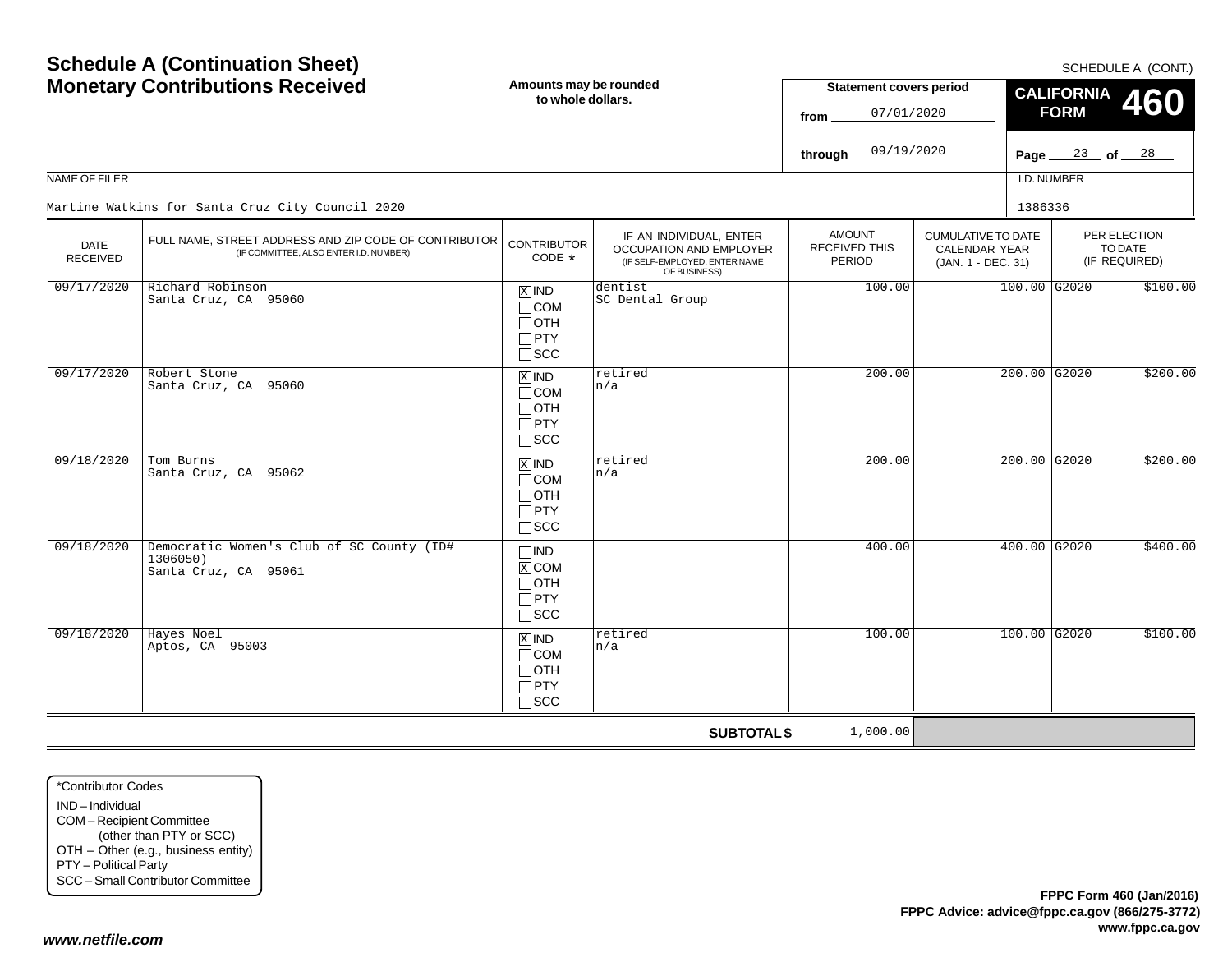|                                | <b>Schedule A (Continuation Sheet)</b><br><b>Monetary Contributions Received</b>                | Amounts may be rounded<br>to whole dollars.                          |                                                                                                     | <b>Statement covers period</b><br>07/01/2020<br>from<br>09/19/2020<br>through |                                                                         | Page $\_\$  | <b>CALIFORNIA</b><br><b>FORM</b> | SCHEDULE A (CONT.)<br>460<br>$\frac{24}{ }$ of $\frac{28}{ }$ |
|--------------------------------|-------------------------------------------------------------------------------------------------|----------------------------------------------------------------------|-----------------------------------------------------------------------------------------------------|-------------------------------------------------------------------------------|-------------------------------------------------------------------------|-------------|----------------------------------|---------------------------------------------------------------|
| NAME OF FILER                  |                                                                                                 |                                                                      |                                                                                                     |                                                                               |                                                                         | I.D. NUMBER |                                  |                                                               |
|                                | Martine Watkins for Santa Cruz City Council 2020                                                |                                                                      |                                                                                                     |                                                                               |                                                                         | 1386336     |                                  |                                                               |
| <b>DATE</b><br><b>RECEIVED</b> | FULL NAME, STREET ADDRESS AND ZIP CODE OF CONTRIBUTOR<br>(IF COMMITTEE, ALSO ENTER I.D. NUMBER) | <b>CONTRIBUTOR</b><br>CODE *                                         | IF AN INDIVIDUAL, ENTER<br>OCCUPATION AND EMPLOYER<br>(IF SELF-EMPLOYED, ENTER NAME<br>OF BUSINESS) | <b>AMOUNT</b><br><b>RECEIVED THIS</b><br>PERIOD                               | <b>CUMULATIVE TO DATE</b><br><b>CALENDAR YEAR</b><br>(JAN. 1 - DEC. 31) |             |                                  | PER ELECTION<br>TO DATE<br>(IF REQUIRED)                      |
| 09/18/2020                     | Halimah Prado<br>Santa Cruz, CA 95060                                                           | $X$ IND<br>$\Box$ COM<br>⊟отн<br>$\Box$ PTY<br>$\Box$<br><br>SCC     | attorney<br>Google                                                                                  | 400.00                                                                        |                                                                         |             | $400.00$ G2020                   | \$400.00                                                      |
| 09/18/2020                     | Judy Warner<br>Santa Cruz, CA 95060                                                             | $X$ IND<br>$\Box$ COM<br>$\Box$ OTH<br>$\Box$ PTY<br>$\square$ scc   | <b>UKN</b><br><b>UKN</b>                                                                            | 100.00                                                                        |                                                                         |             | $100.00$ G2020                   | \$100.00                                                      |
| 09/19/2020                     | Justin Watkins<br>Oakland, CA 94610                                                             | $X$ IND<br>$\Box$ COM<br>$\Box$ OTH<br>$\Box$ PTY<br>$\square$ scc   | public health planner<br>San Mateo County                                                           | 200.00                                                                        |                                                                         |             | $400.00$ G2020                   | \$400.00                                                      |
|                                |                                                                                                 | $\square$ IND<br>$\Box$ COM<br>∏ОТН<br>$\Box$ PTY<br>$\Box$ scc      |                                                                                                     |                                                                               |                                                                         |             |                                  |                                                               |
|                                |                                                                                                 | $\Box$ IND<br>$\Box$ COM<br>$\Box$ oth<br>$\Box$ PTY<br>$\sqcap$ SCC |                                                                                                     |                                                                               |                                                                         |             |                                  |                                                               |
|                                |                                                                                                 |                                                                      | <b>SUBTOTAL \$</b>                                                                                  | 700.00                                                                        |                                                                         |             |                                  |                                                               |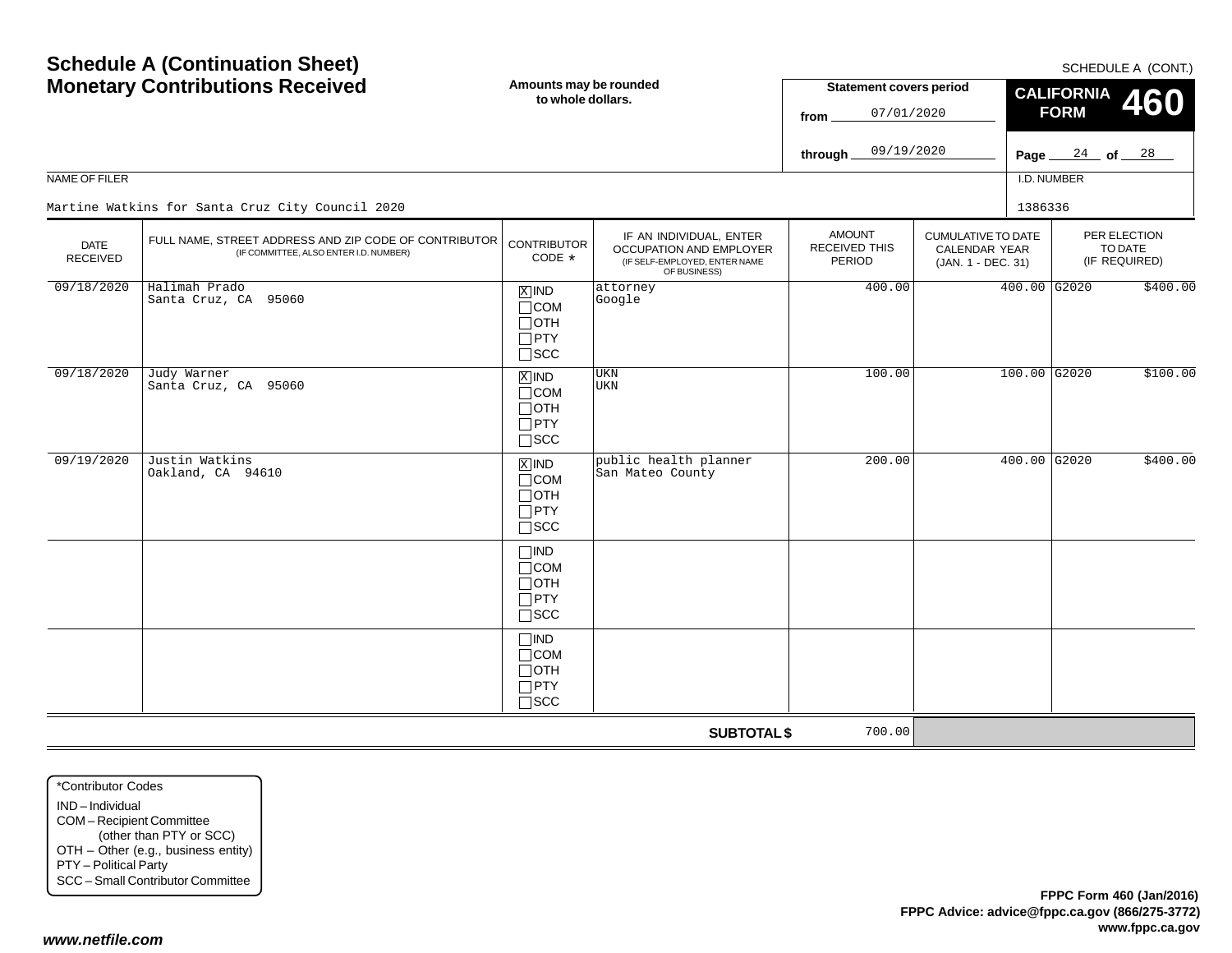|                                                  |                        |                         | SCHEDULE E                 |
|--------------------------------------------------|------------------------|-------------------------|----------------------------|
| <b>Schedule E</b>                                | Amounts may be rounded | Statement covers period | CALIFORNIA 460             |
| <b>Payments Made</b>                             | to whole dollars.      | 07/01/2020<br>from      | <b>FORM</b>                |
| SEE INSTRUCTIONS ON REVERSE                      |                        | 09/19/2020<br>through _ | 25<br>of $^{28}$<br>Page _ |
| NAME OF FILER                                    |                        |                         | I.D. NUMBER                |
|                                                  |                        |                         |                            |
| Martine Watkins for Santa Cruz City Council 2020 |                        |                         | 1386336                    |

**CODES:** If one of the following codes accurately describes the payment, you may enter the code. Otherwise, describe the payment.

| radio airtime and production costs<br>campaign paraphernalia/misc.<br><b>CMP</b><br>member communications<br><b>MBR</b><br>RAD<br>returned contributions<br>CNS campaign consultants<br>meetings and appearances<br>MTG.<br><b>RFD</b> |  |
|----------------------------------------------------------------------------------------------------------------------------------------------------------------------------------------------------------------------------------------|--|
|                                                                                                                                                                                                                                        |  |
|                                                                                                                                                                                                                                        |  |
| CTB contribution (explain nonmonetary)*<br>SAL campaign workers' salaries<br>office expenses<br>OFC.                                                                                                                                   |  |
| t.v. or cable airtime and production costs<br>CVC civic donations<br>petition circulating<br>TEL.<br>PET                                                                                                                               |  |
| candidate filing/ballot fees<br>TRC candidate travel, lodging, and meals<br>phone banks<br>PHO<br>FIL.                                                                                                                                 |  |
| TRS staff/spouse travel, lodging, and meals<br>polling and survey research<br>fundraising events<br>POL<br><b>FND</b>                                                                                                                  |  |
| independent expenditure supporting/opposing others (explain)*<br>transfer between committees of the same candidate/sponsor<br>POS postage, delivery and messenger services<br>IND.<br>TSF.                                             |  |
| professional services (legal, accounting)<br>legal defense<br>VOT voter registration<br>LEG<br>PRO.                                                                                                                                    |  |
| WEB information technology costs (internet, e-mail)<br>campaign literature and mailings<br><b>PRT</b><br>print ads<br>LIT.                                                                                                             |  |

| NAME AND ADDRESS OF PAYEE<br>(IF COMMITTEE, ALSO ENTER I.D. NUMBER)                                  | CODE | <b>OR</b><br><b>DESCRIPTION OF PAYMENT</b> | <b>AMOUNT PAID</b> |
|------------------------------------------------------------------------------------------------------|------|--------------------------------------------|--------------------|
| USPS<br>Santa Cruz, CA 95062                                                                         | POS  | PO Box rental                              | 59.00              |
| Squarespace<br>New York, NY 10014                                                                    | WEB  | reimburse to Celeste Gutierrez             | 144.00             |
| County of Santa Cruz<br>Santa Cruz, CA 95060                                                         | FIL  | candidate statement on city webpage        | 1,678.00           |
| * Payments that are contributions or independent expenditures must also be summarized on Schedule D. |      | <b>SUBTOTAL \$</b>                         | 1,881.00           |

# **Schedule E Summary**

|                                                                                                                              | 8,613.16 |
|------------------------------------------------------------------------------------------------------------------------------|----------|
|                                                                                                                              | 53.97    |
|                                                                                                                              | 0.00     |
| 4. Total payments made this period. (Add Lines 1, 2, and 3. Enter here and on the Summary Page, Column A, Line 6.)  TOTAL \$ | 8,667.13 |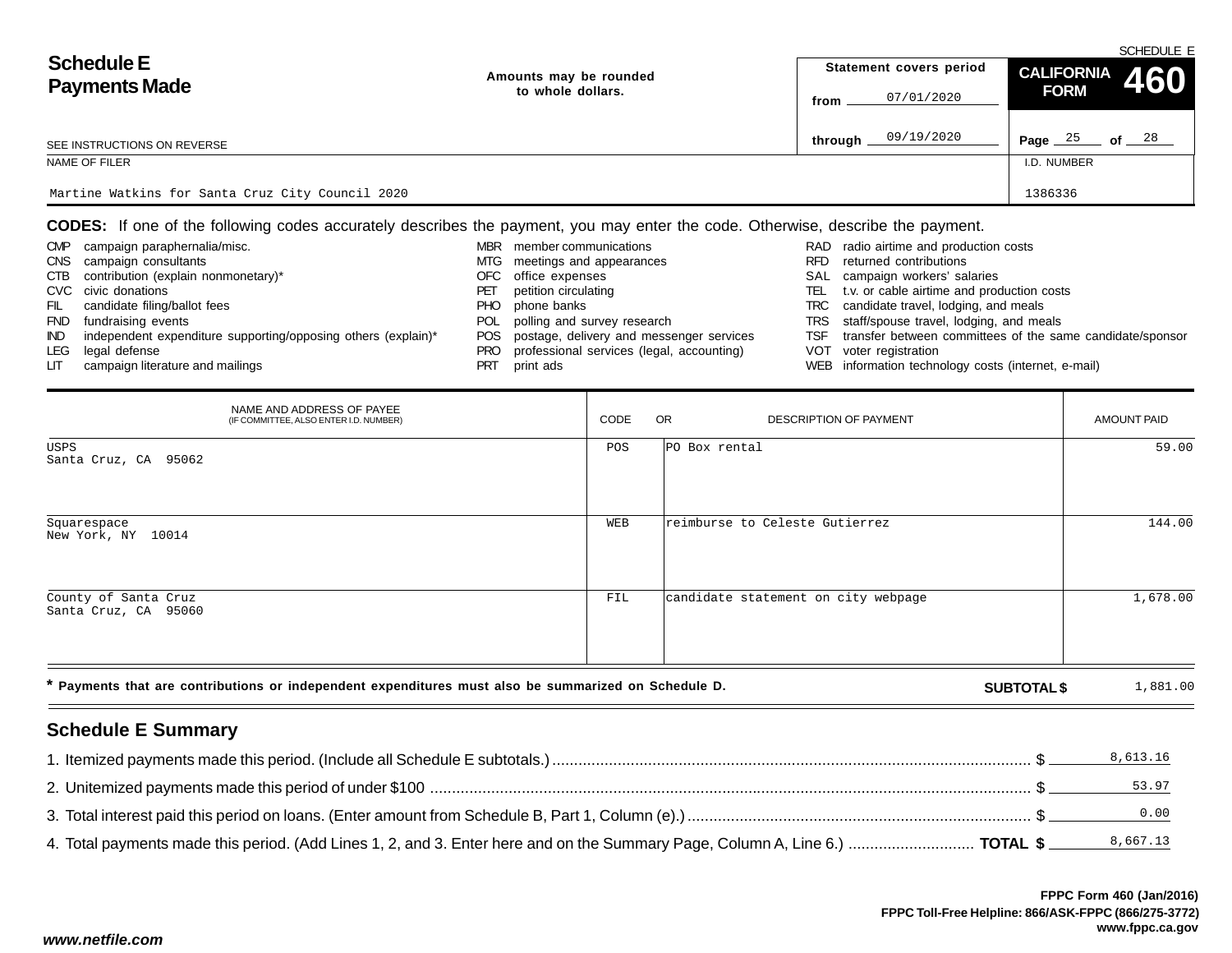| <b>Schedule E</b><br>(Continuation Sheet)<br><b>Payments Made</b><br>SEE INSTRUCTIONS ON REVERSE<br>NAME OF FILER<br>Martine Watkins for Santa Cruz City Council 2020                                                                                                                                                                                          | Amounts may be rounded<br>to whole dollars.                                                                                                                                                                                         |      |                                                                                       | Statement covers period<br>07/01/2020<br>from<br>09/19/2020<br>through $\overline{\phantom{a}}$                                                                                                                                                                                                                                                                                                         | SCHEDULE E (CONT.)<br><b>CALIFORNIA</b><br>460<br><b>FORM</b><br>Page $26$ of $28$<br>I.D. NUMBER<br>1386336 |        |
|----------------------------------------------------------------------------------------------------------------------------------------------------------------------------------------------------------------------------------------------------------------------------------------------------------------------------------------------------------------|-------------------------------------------------------------------------------------------------------------------------------------------------------------------------------------------------------------------------------------|------|---------------------------------------------------------------------------------------|---------------------------------------------------------------------------------------------------------------------------------------------------------------------------------------------------------------------------------------------------------------------------------------------------------------------------------------------------------------------------------------------------------|--------------------------------------------------------------------------------------------------------------|--------|
| CODES: If one of the following codes accurately describes the payment, you may enter the code. Otherwise, describe the payment.                                                                                                                                                                                                                                |                                                                                                                                                                                                                                     |      |                                                                                       |                                                                                                                                                                                                                                                                                                                                                                                                         |                                                                                                              |        |
| campaign paraphernalia/misc.<br><b>CMP</b><br>campaign consultants<br>CNS .<br>contribution (explain nonmonetary)*<br>CTB<br>CVC civic donations<br>FIL<br>candidate filing/ballot fees<br>FND fundraising events<br>independent expenditure supporting/opposing others (explain)*<br>IND.<br>legal defense<br>LEG.<br>campaign literature and mailings<br>LIТ | MBR member communications<br>meetings and appearances<br>MTG<br>OFC<br>office expenses<br>petition circulating<br>PET<br>phone banks<br>PHO.<br>polling and survey research<br>POL.<br>POS<br><b>PRO</b><br><b>PRT</b><br>print ads |      | postage, delivery and messenger services<br>professional services (legal, accounting) | radio airtime and production costs<br>RAD<br><b>RFD</b><br>returned contributions<br>campaign workers' salaries<br>SAL<br>t.v. or cable airtime and production costs<br>TEL.<br>candidate travel, lodging, and meals<br><b>TRC</b><br>staff/spouse travel, lodging, and meals<br><b>TRS</b><br>TSF<br><b>VOT</b><br>voter registration<br>information technology costs (internet, e-mail)<br><b>WEB</b> | transfer between committees of the same candidate/sponsor                                                    |        |
| NAME AND ADDRESS OF PAYEE<br>(IF COMMITTEE, ALSO ENTER I.D. NUMBER)                                                                                                                                                                                                                                                                                            |                                                                                                                                                                                                                                     | CODE | OR.                                                                                   | DESCRIPTION OF PAYMENT                                                                                                                                                                                                                                                                                                                                                                                  | <b>AMOUNT PAID</b>                                                                                           |        |
| Sentinel Printers<br>Santa Cruz, CA 95060                                                                                                                                                                                                                                                                                                                      |                                                                                                                                                                                                                                     | LIT  |                                                                                       |                                                                                                                                                                                                                                                                                                                                                                                                         |                                                                                                              | 430.00 |
| Maverick Mailing LLC<br>Santa Cruz, CA 95060                                                                                                                                                                                                                                                                                                                   |                                                                                                                                                                                                                                     | LIT  |                                                                                       |                                                                                                                                                                                                                                                                                                                                                                                                         |                                                                                                              | 964.17 |
| Maverick Mailing LLC<br>Santa Cruz, CA 95060                                                                                                                                                                                                                                                                                                                   |                                                                                                                                                                                                                                     | LIT  |                                                                                       |                                                                                                                                                                                                                                                                                                                                                                                                         |                                                                                                              | 848.73 |
| Facebook<br>Menlo Park, CA 94025                                                                                                                                                                                                                                                                                                                               |                                                                                                                                                                                                                                     | WEB  |                                                                                       | reimbursement to Celeste Gutierrez                                                                                                                                                                                                                                                                                                                                                                      |                                                                                                              | 50.41  |
| Maverick Mailing LLC<br>Santa Cruz, CA 95060                                                                                                                                                                                                                                                                                                                   |                                                                                                                                                                                                                                     | LIT  |                                                                                       |                                                                                                                                                                                                                                                                                                                                                                                                         |                                                                                                              | 331.79 |
| * Payments that are contributions or independent expenditures must also be summarized on Schedule D.                                                                                                                                                                                                                                                           |                                                                                                                                                                                                                                     |      |                                                                                       |                                                                                                                                                                                                                                                                                                                                                                                                         | <b>SUBTOTAL \$</b><br>2,625.10                                                                               |        |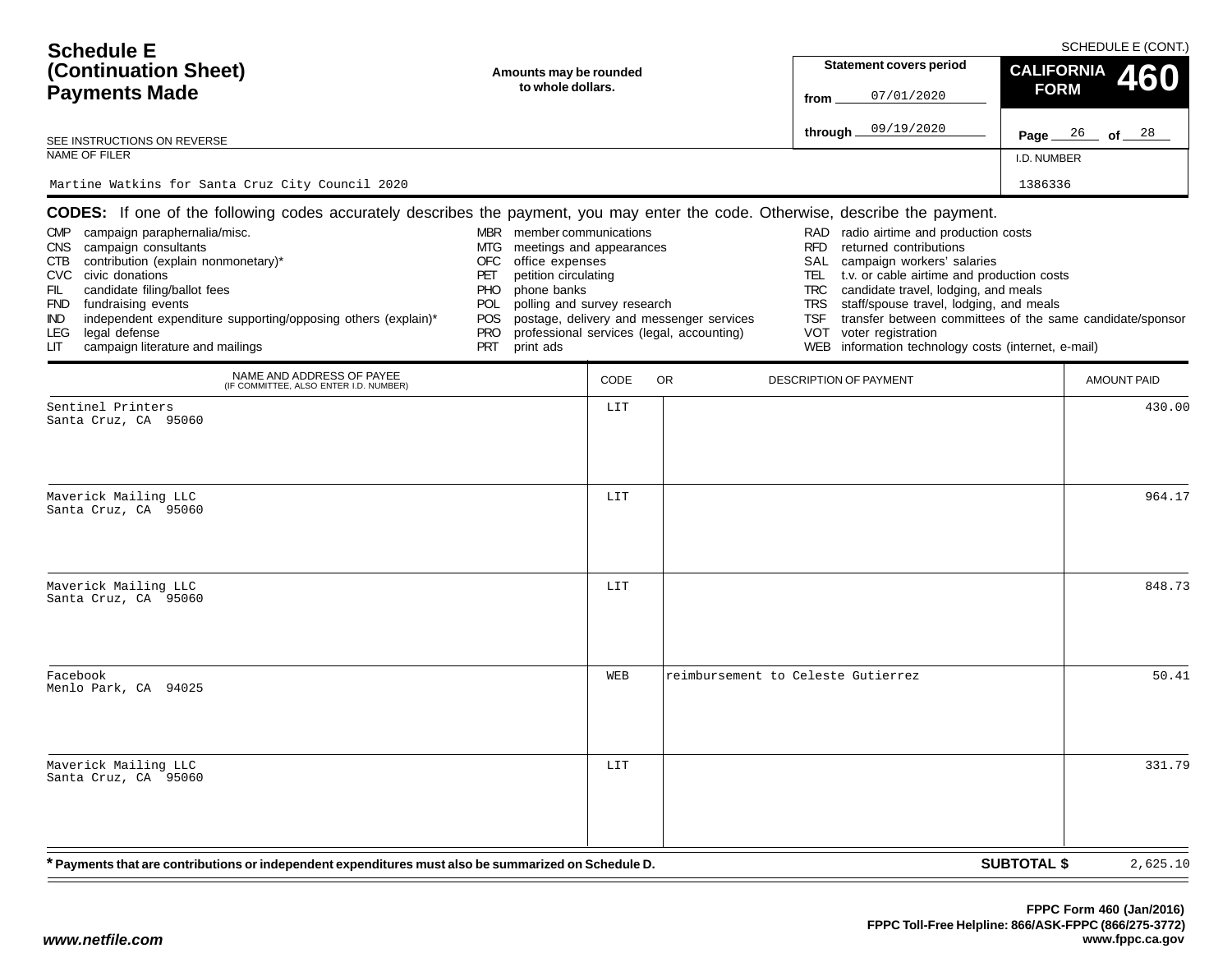| <b>Schedule E</b>                                                                                                                                                                                                                                                                                                                               |                                                                                                                                                                                                                                            |                        |                                                                                       | SCHEDULE E (CONT.)                                                                                                                                                                                                                                                                                                                                                                                                                                      |                    |                    |  |  |
|-------------------------------------------------------------------------------------------------------------------------------------------------------------------------------------------------------------------------------------------------------------------------------------------------------------------------------------------------|--------------------------------------------------------------------------------------------------------------------------------------------------------------------------------------------------------------------------------------------|------------------------|---------------------------------------------------------------------------------------|---------------------------------------------------------------------------------------------------------------------------------------------------------------------------------------------------------------------------------------------------------------------------------------------------------------------------------------------------------------------------------------------------------------------------------------------------------|--------------------|--------------------|--|--|
| (Continuation Sheet)                                                                                                                                                                                                                                                                                                                            |                                                                                                                                                                                                                                            | Amounts may be rounded |                                                                                       |                                                                                                                                                                                                                                                                                                                                                                                                                                                         | <b>CALIFORNIA</b>  | 60                 |  |  |
| <b>Payments Made</b>                                                                                                                                                                                                                                                                                                                            | to whole dollars.                                                                                                                                                                                                                          |                        |                                                                                       | 07/01/2020<br>from                                                                                                                                                                                                                                                                                                                                                                                                                                      | <b>FORM</b>        |                    |  |  |
| SEE INSTRUCTIONS ON REVERSE                                                                                                                                                                                                                                                                                                                     |                                                                                                                                                                                                                                            |                        |                                                                                       | 09/19/2020<br>through                                                                                                                                                                                                                                                                                                                                                                                                                                   | Page $27$ of $28$  |                    |  |  |
| NAME OF FILER                                                                                                                                                                                                                                                                                                                                   |                                                                                                                                                                                                                                            |                        |                                                                                       |                                                                                                                                                                                                                                                                                                                                                                                                                                                         | I.D. NUMBER        |                    |  |  |
| Martine Watkins for Santa Cruz City Council 2020                                                                                                                                                                                                                                                                                                |                                                                                                                                                                                                                                            |                        |                                                                                       |                                                                                                                                                                                                                                                                                                                                                                                                                                                         | 1386336            |                    |  |  |
| <b>CODES:</b> If one of the following codes accurately describes the payment, you may enter the code. Otherwise, describe the payment.                                                                                                                                                                                                          |                                                                                                                                                                                                                                            |                        |                                                                                       |                                                                                                                                                                                                                                                                                                                                                                                                                                                         |                    |                    |  |  |
| CMP campaign paraphernalia/misc.<br>CNS campaign consultants<br>contribution (explain nonmonetary)*<br>CTB<br>CVC civic donations<br>FIL<br>candidate filing/ballot fees<br>FND fundraising events<br>independent expenditure supporting/opposing others (explain)*<br>IND.<br>legal defense<br>LEG.<br>campaign literature and mailings<br>LІТ | MBR member communications<br>MTG.<br>meetings and appearances<br>OFC<br>office expenses<br>petition circulating<br>PET<br>phone banks<br>PHO.<br>polling and survey research<br><b>POL</b><br>POS<br><b>PRO</b><br><b>PRT</b><br>print ads |                        | postage, delivery and messenger services<br>professional services (legal, accounting) | RAD radio airtime and production costs<br>returned contributions<br><b>RFD</b><br>SAL<br>campaign workers' salaries<br>TEL.<br>t.v. or cable airtime and production costs<br>candidate travel, lodging, and meals<br><b>TRC</b><br>staff/spouse travel, lodging, and meals<br><b>TRS</b><br>transfer between committees of the same candidate/sponsor<br><b>TSF</b><br>VOT<br>voter registration<br>WEB information technology costs (internet, e-mail) |                    |                    |  |  |
| NAME AND ADDRESS OF PAYEE<br>(IF COMMITTEE, ALSO ENTER I.D. NUMBER)                                                                                                                                                                                                                                                                             |                                                                                                                                                                                                                                            | CODE                   | <b>OR</b>                                                                             | DESCRIPTION OF PAYMENT                                                                                                                                                                                                                                                                                                                                                                                                                                  |                    | <b>AMOUNT PAID</b> |  |  |
| Sentinel Printers<br>Santa Cruz, CA 95060                                                                                                                                                                                                                                                                                                       |                                                                                                                                                                                                                                            | LIT                    |                                                                                       |                                                                                                                                                                                                                                                                                                                                                                                                                                                         |                    | 320.00             |  |  |
| Facebook<br>Menlo Park, CA 94025                                                                                                                                                                                                                                                                                                                |                                                                                                                                                                                                                                            | WEB                    |                                                                                       | reimbursement to Celeste Gutierrez                                                                                                                                                                                                                                                                                                                                                                                                                      |                    | 60.09              |  |  |
| Community Printers<br>Santa Cruz, CA 95062                                                                                                                                                                                                                                                                                                      |                                                                                                                                                                                                                                            | LIT                    |                                                                                       |                                                                                                                                                                                                                                                                                                                                                                                                                                                         |                    | 3,072.17           |  |  |
| Facebook<br>Menlo Park, CA 94025                                                                                                                                                                                                                                                                                                                |                                                                                                                                                                                                                                            | WEB                    |                                                                                       | reimbursement to Celeste Gutierrez                                                                                                                                                                                                                                                                                                                                                                                                                      |                    | 50.00              |  |  |
| County of Santa Cruz<br>Santa Cruz, CA 95060                                                                                                                                                                                                                                                                                                    |                                                                                                                                                                                                                                            | $\texttt{CMP}$         | voter lists                                                                           |                                                                                                                                                                                                                                                                                                                                                                                                                                                         |                    | 50.00              |  |  |
| * Payments that are contributions or independent expenditures must also be summarized on Schedule D.                                                                                                                                                                                                                                            |                                                                                                                                                                                                                                            |                        |                                                                                       |                                                                                                                                                                                                                                                                                                                                                                                                                                                         | <b>SUBTOTAL \$</b> | 3,552.26           |  |  |